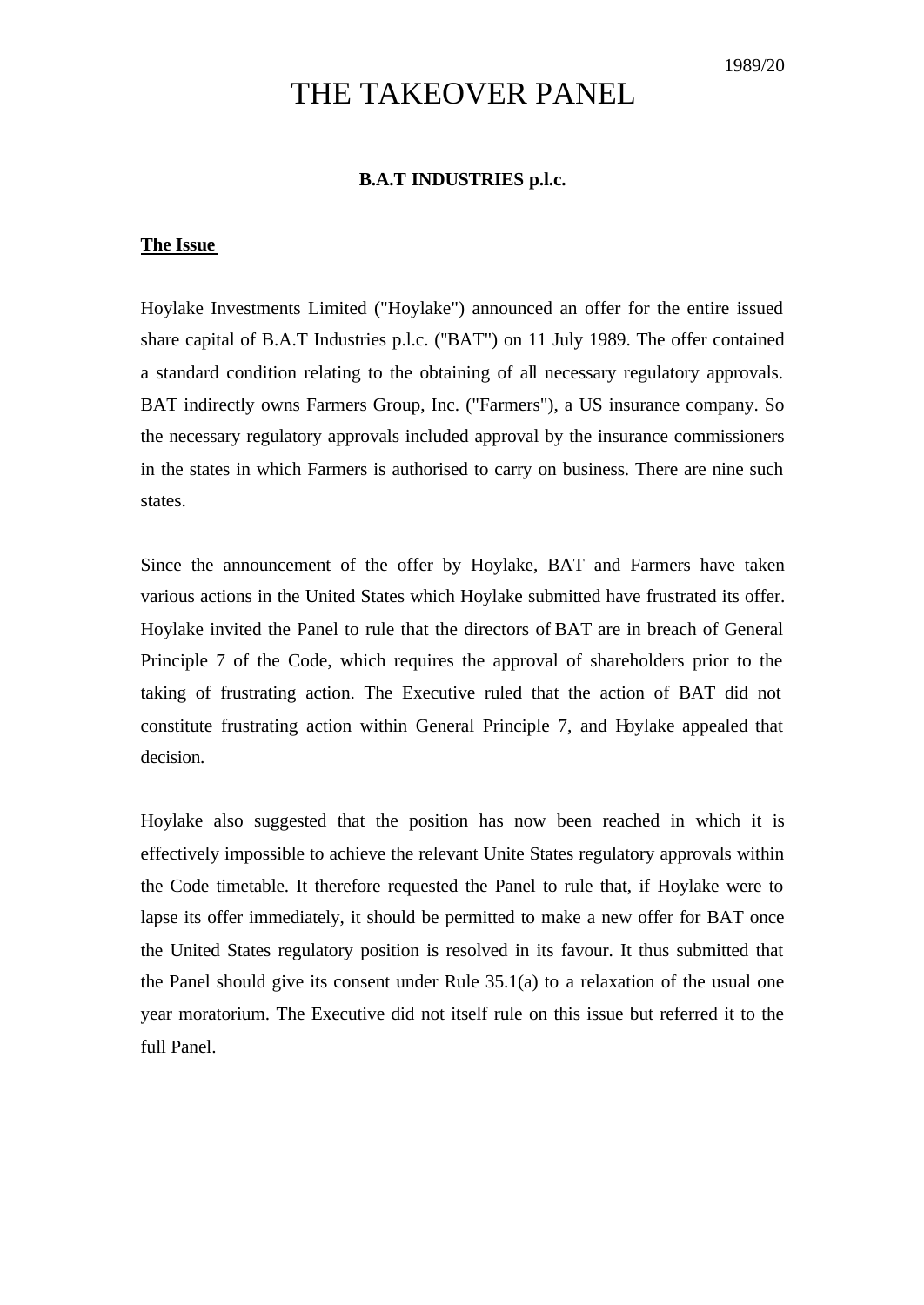## **Rulings**

The Panel met on 13 September 1989 and ruled as follows:-

- (1) That the actions to date of BAT, either directly or through Farmers, in lobbying politicians and others who they considered might influence the outcome of the offer in the United States did not constitute frustrating action. Nor did the participation by Farmers in the regulatory processes in the nine states, nor its intervention in legal proceedings brought by Hoylake to restrain the insurance commissioners from conducting regulatory proceedings.
- (2) The regulatory proceedings are most unlikely to be concluded within the timetable prescribed by the Code. This will have the effect that shareholders will not have a real opportunity to consider an offer for BAT on its merits. In these circumstances, the Panel considers that it should grant its consent pursuant to Rule 35.1 (a) so that, if and when it becomes lawful as a matter of US law for Hoylake to complete its offer for BAT, Hoylake will be entitled within 21 days to announce a fresh offer, subject to the conditions set out below.

By this ruling, we attempt to apply the principles of the Code to a situation in which a foreign regulatory process, as distinct from a reference to the Monopolies and Mergers Commission ("MMC"), may operate so as to prevent shareholders considering an offer for their company. In essence, BAT and Farmers will continue to be able to participate in the regulatory processes in the United States but, should Hoylake obtain the necessary regulatory clearances, it will be entitled to offer again within a 21 day period in the same way as if an offer had been referred to, and cleared by, the MMC. During the period between now and the expiry of the 21 day period, BAT will be bound by General principle 7 and Rule 21 to the same extent as it would have been bound had the Hoylake offer been referred to the MMC.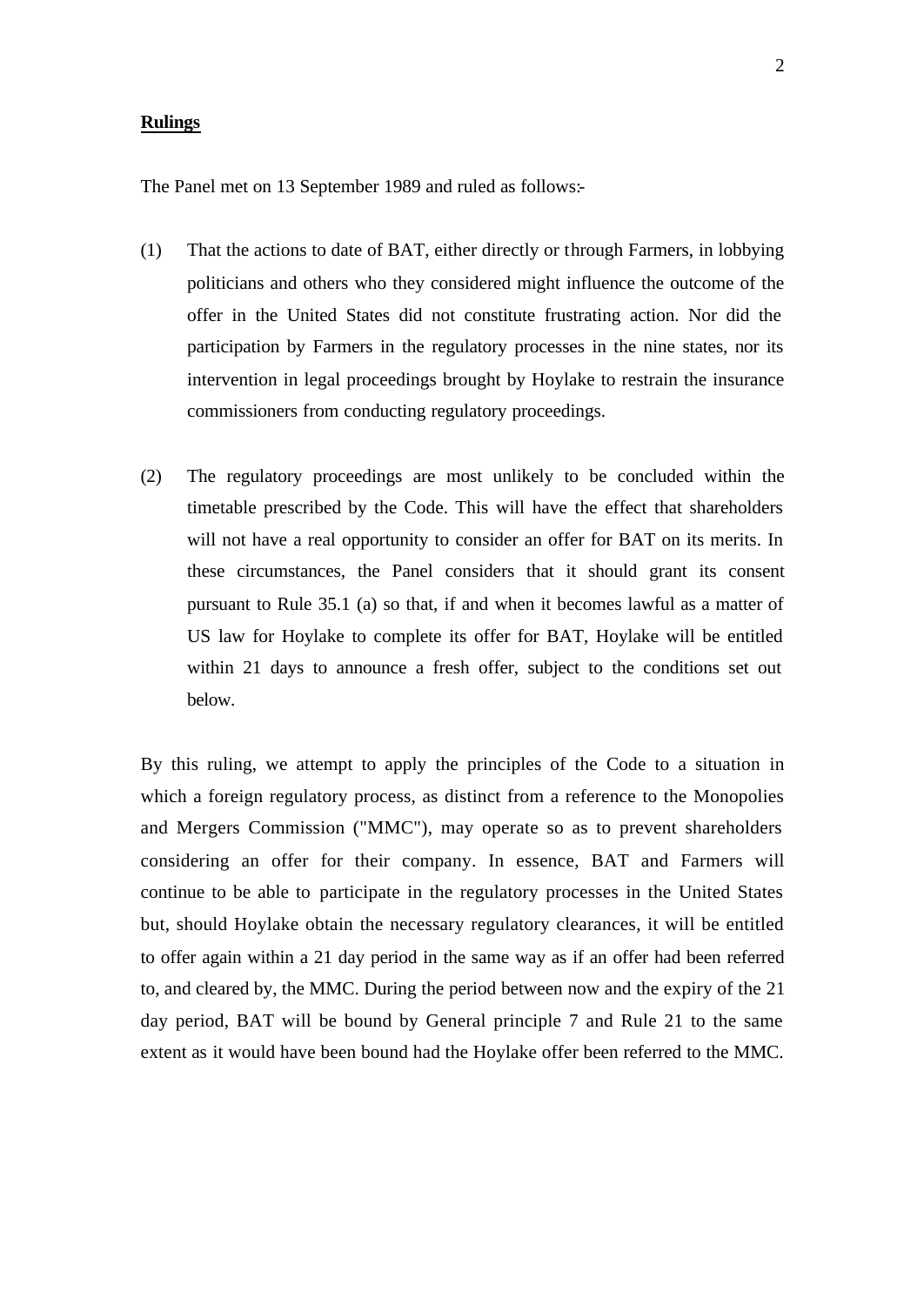The consent granted to Hoylake is conditional, however, on three things. First, that it lapses its current offer as soon as is reasonably practicable following this decision and the completion of any appeal against it. Secondly, it continues to use its best efforts to conclude the regulatory processes within as short a timescale as practicable and thirdly, neither it nor any concert party purchases any BAT shares between now and the announcement of any new offer within the 12 month period. This third condition is important to ensure that the status quo is preserved.

The principle of our ruling is that Hoylake should be entitled to make a new offer at any time within 21 days after it has become lawful as a matter of US law for it to complete its offer for BAT. The exact definition of this date, to remove any residual uncertainties as to precisely when Hoylake might be free to offer again, will be determined shortly by the Executive (subject, of course, to the right of appeal to the full Panel) after hearing the suggestions of Hoylake and the comments of BAT. Hoylake is required to make an announcement as soon as this date is reached.

We emphasise subsequently in this ruling that we are applying the existing Principles of the Code to a situation which is novel. But situations of this kind, where the interaction of the Code and foreign regulatory processes falls to be considered, are likely to recur. Whilst, inevitably, decisions must be made on a basis which takes account of the facts of individual cases, and which may be refined and developed in the light of further experience, the Panel will seek to prepare an additional note to Rule 35.1 which gives an indication of the general approach which we think should be adopted in cases of this kind.

This is an extremely difficult case. We consider that, exceptionally during the course of a takeover, it is right to grant BAT leave to appeal to the Appeal Committee against our ruling. BAT must decide by opening of business on Tuesday 19 September whether to exercise this right of appeal. If so,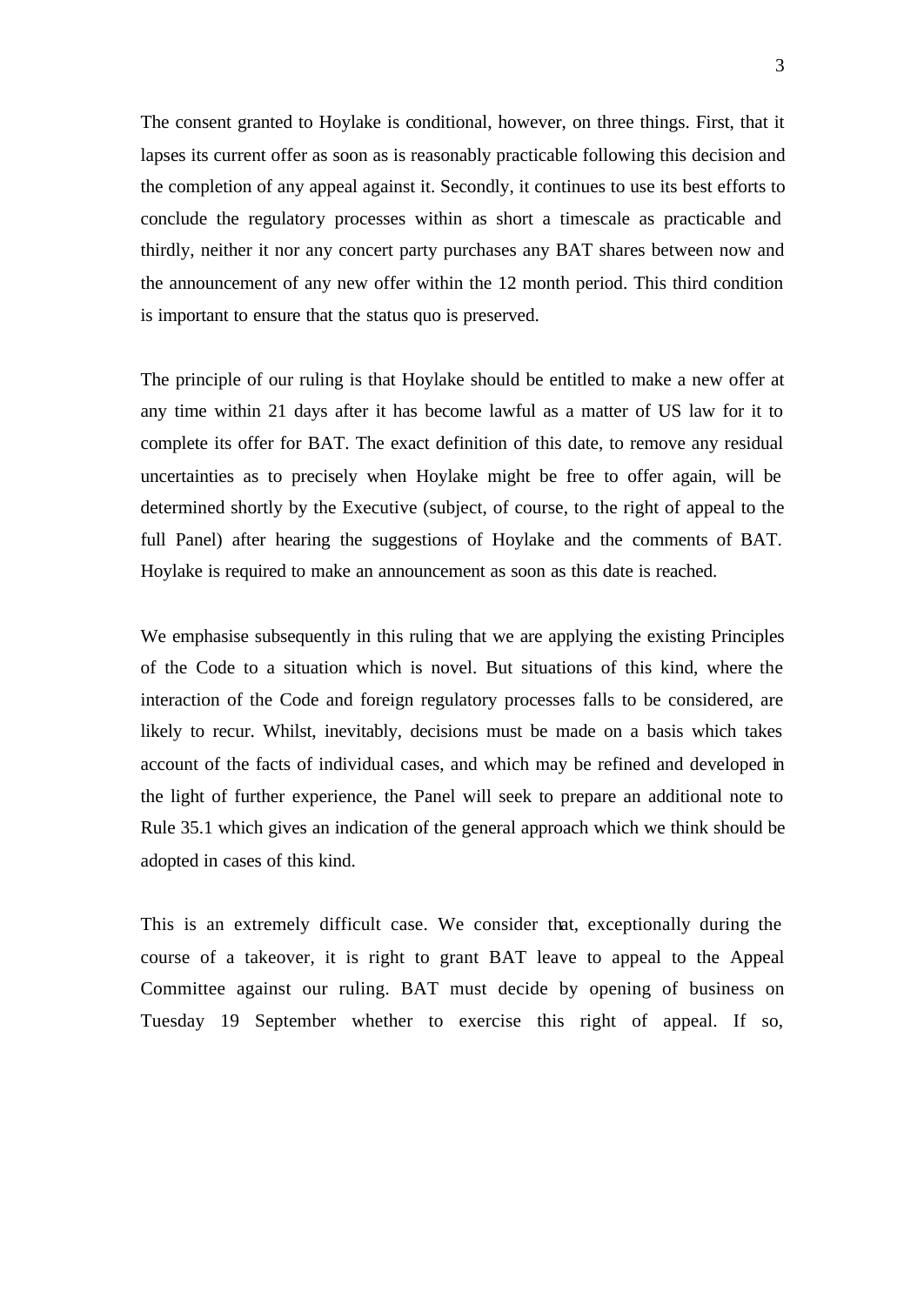the Code timetable will be frozen in order to accommodate the appeal. In the meantime, it is frozen until BAT decides whether it is going to appeal.

As a supplementary matter, BAT appealed a ruling by the Executive that "day 39" should be extended until whichever was the later of the three days after publication of the Panel's judgement in this case or Monday 18 September. As a consequence of the Panel's decision on the main issues Hoylake's offer will lapse shortly and accordingly it was not necessary for the Panel to rule on this supplementary issue. If the Panel's decision were to be overturned on appeal it would be for the Appeal Committee to determine how the timetable should restart.

## **Background**

BAT acquired Farmers in 1988. Before doing so, it had to satisfy the insurance commissioners in those states of the United States in which Farmers carried on business as to the propriety of such acquisition. Farmers carried on insurance business, directly or indirectly, in nine states of the United States where, subject to certain limited exceptions, state insurance holding company legislation requires regulatory approval of any direct or indirect acquisition of control of a domestic insurer. These states are Arizona, California, Idaho, Illinois, Kansas, Ohio, Oregon, Texas and Washington. Farmers is an important company within the United States insurance markets, and within each of the individual states. This has regulatory consequences.

The regulation of the business of insurance in the United States is conducted by the individual states. The object of such regulation is to protect the financial security of policyholders within that state. The state regulators, in discharging this function, are entitled to review both the plans and financial condition of a party who proposes to acquire an insurance company.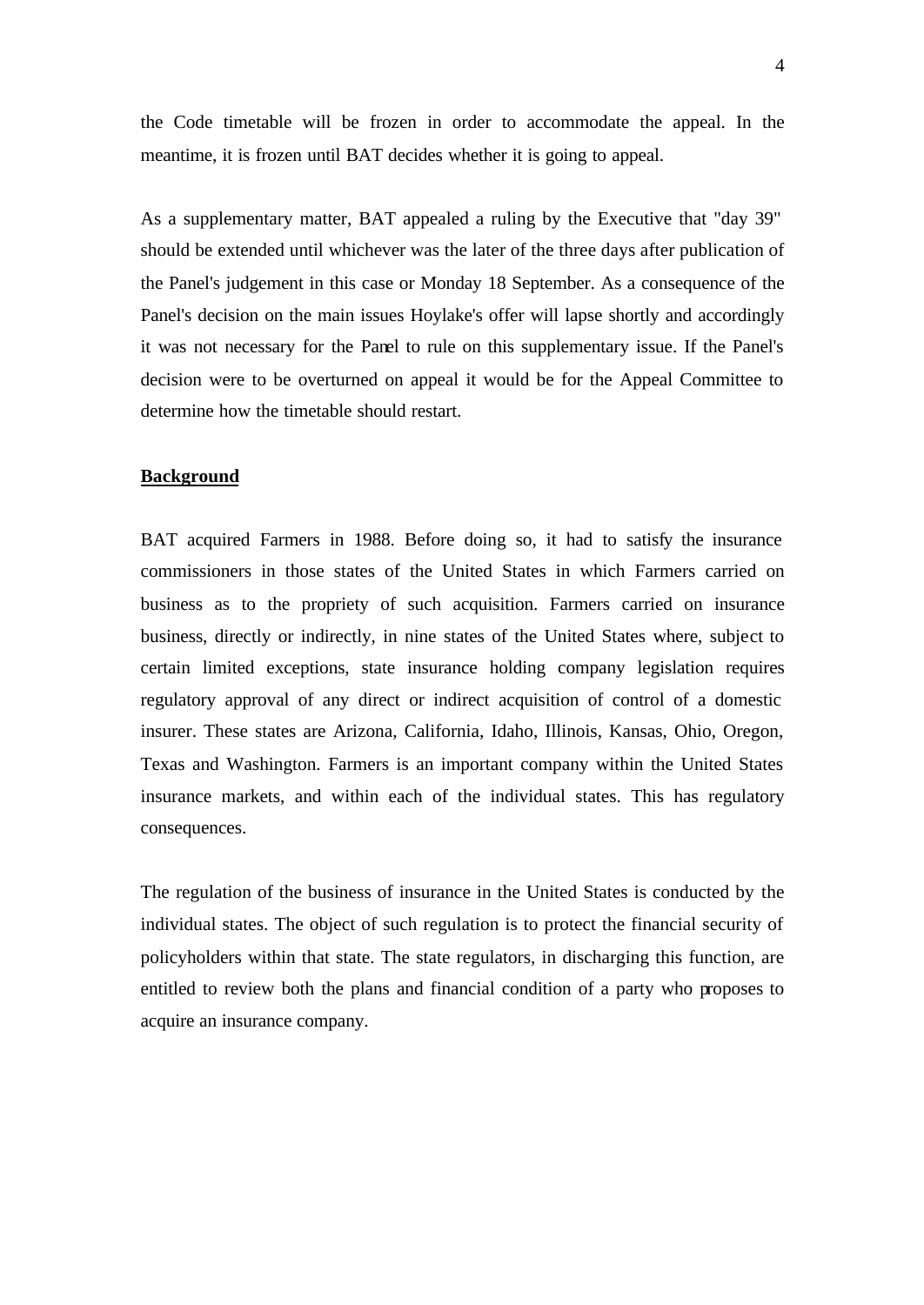The procedure for securing regulatory approval is as follows. The proposed acquirer is required to submit an application for approval of the transfer by filing a statement on Form A. This Form calls for detailed information. The commissioners not infrequently request supplementary information. In some states there is a timetable of 60 days for completion of the regulatory processes, but this may be extended. In some cases the timetable does not start to run until the insurance department decides that the submission by the applicant is substantially complete.

The insurance commissioners invariably seek the views of the target company on the application. The target company, however, will often go well beyond responding to requests for information. It is common ground that it has a fiduciary duty to policyholders to lay before the commissioners information which is relevant to the protection of such policyholders. The form of the proceedings reflects the constitutional requirement of due process, and there are provisions for documentary and oral discovery. In practice, the submissions of the target company may affect the extent to which the insurance commissioners require further assistance and information from the potential bidder. If the target company contests the acquisition, the process may inevitably go less smoothly and more slowly than if the target company is cooperating with the acquirer. Whilst the proceedings are technically administrative in concept, they have a very substantial quasi-judicial element. The procedures, in a contested case, were said to be nearly as onerous as those in litigation. They are, however, ultimately in the control of the insurance commissioner. They are, moreover, initiated by the proposed acquirer and never by the target company.

# **The facts**

It is in this context that Hoylake made its offer for BAT. Hoylake will become a subsidiary of Anglo Group plc ("Anglo"). At the time of the announcement of its offer, on 11 July, the other investors in Hoylake included General Oriental Investments Ltd, the Chairman of which is Sir James Goldsmith, J Rothschild Holdings plc and its associate company RIT Capital Partners plc,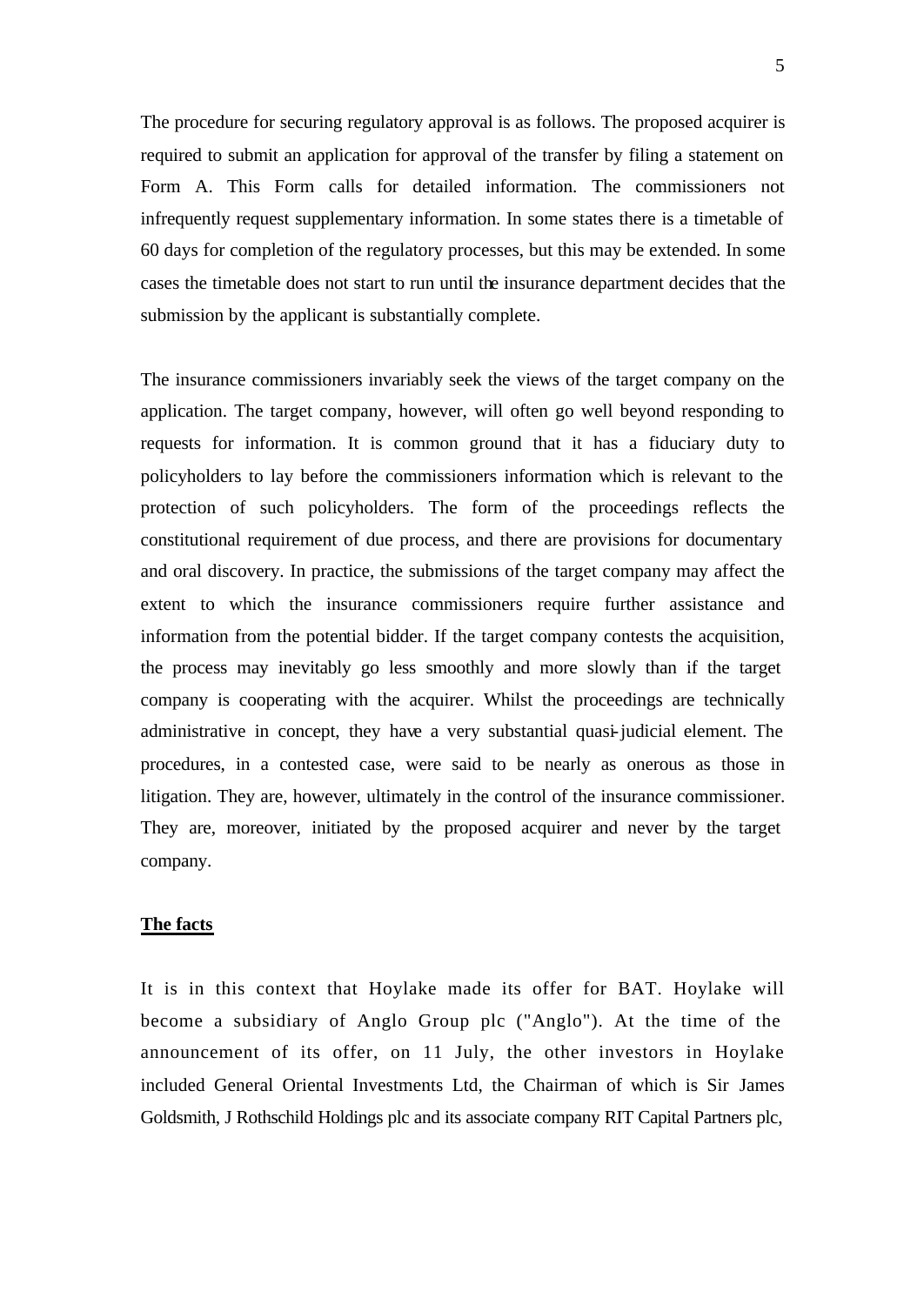and also C.P Investments (Singapore) Pte. Limited, a company indirectly controlled by Mr Kerry Packer. Anglo was, and is, controlled jointly by General Oriental Investments, J Rothschild Holdings and RIT Capital Partners, since together they hold 75% of its existing share capital.

Under the Hoylake offer, each BAT shareholder who accepts will, if that offer goes wholly unconditional, receive £4,250 nominal of Hoylake's senior secured notes, \$4,182 nominal of Hoylake's subordinated notes and 387 Anglo Ordinary shares for every 1,000 BAT shares held. Thus, if all BAT shareholders were to accept the Hoylake offer and it were to be declared wholly unconditional, BAT shareholders would hold 92% of the issued ordinary share capital of Anglo. Anglo would in turn hold approximately 75% of the issued ordinary share capital of Hoylake which would then own 100% of BAT.

It has been disclosed since the offer was announced that various new investors will subscribe for shares in Hoylake. These new shareholders will, in essence, hold shares which would otherwise have been held by the original investors in Hoylake, other than Anglo. So they do not materially affect the nature and effect of the offer as we have described it. They do, however, affect the position of shareholders in Hoylake other than Anglo. In particular, Axa Midi Assurances ("Axa Midi") has conditionally agreed to invest £600mn in Hoylake subject to Hoylake announcing a revised offer for BAT or Hoylake's offer for BAT lapsing. In the light of this, Axa Midi may become the second largest shareholder in Hoylake, after Anglo, holding 15% of its Class A shares.

As is now well known, at the time of announcing its offer Hoylake had, and now has, no intention of retaining Farmers should it acquire control of BAT. It therefore proposed to the insurance commissioners a "standstill" agreement and an agreement whereby the shareholding in Farmers would be put into a voting trust with independent US trustees. In due course, the new ultimate owner would have to be approved by the commissioners. The use of such voting trusts is apparently not new in the United States. It is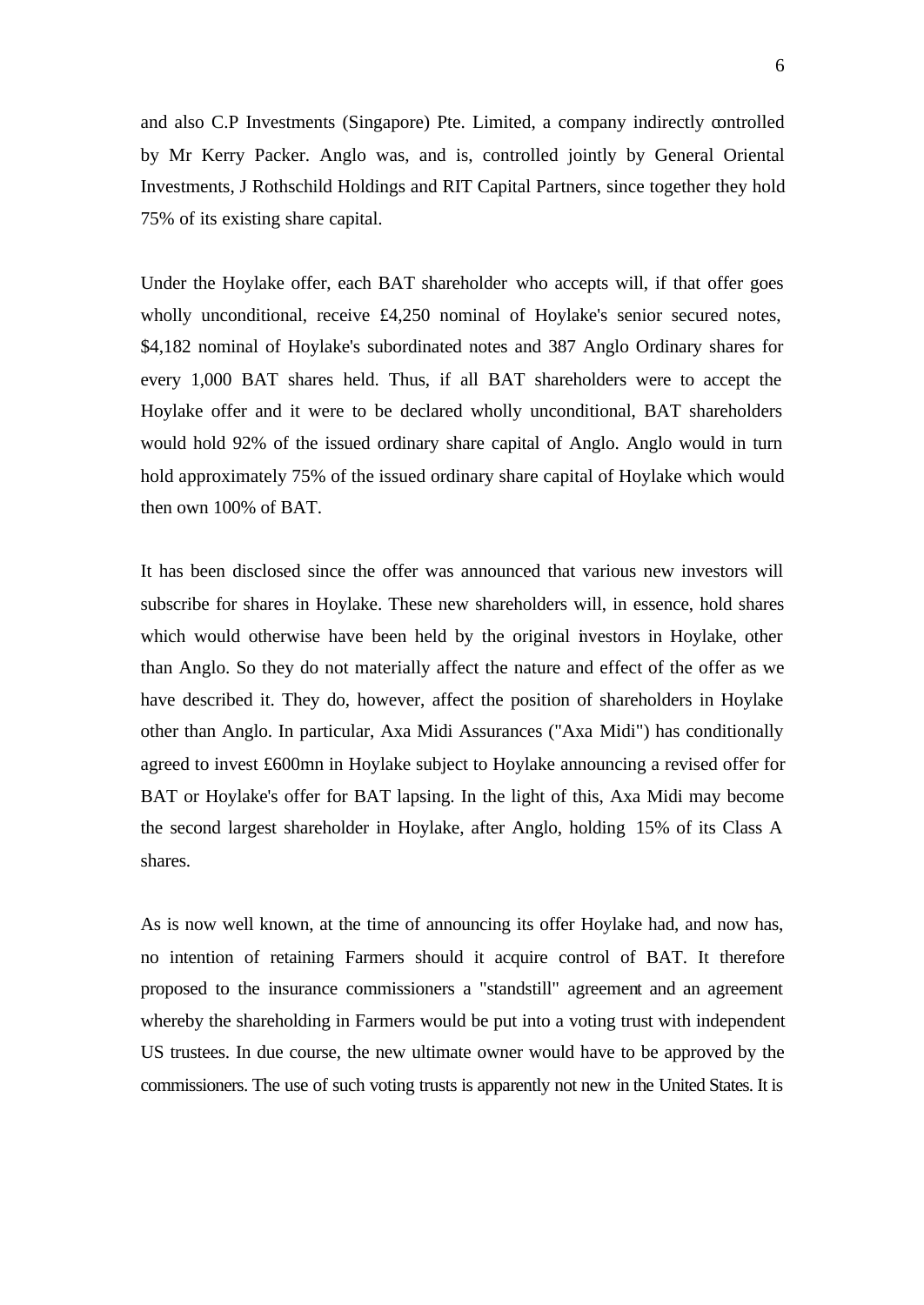said on behalf of Hoylake that there is some limited precedent in the context of takeovers in the insurance business, although BAT cast doubt on whether any such voting trust would be approved unless the commissioners were also able to approve Hoylake as acquirer.

On 9 August Hoylake announced that three independent trustees had been chosen. Hoylake followed this by entering into an agreement on 23 August for the sale of Farmers to Axa Midi for \$4.5bn, subject to certain conditions. It was this agreement which committed Axa Midi to its investment in Hoylake in the event of a revised offer.

We turn to the entry of Farmers into the regulatory process. Hoylake, as required by statute, sent copies of its Form A submissions to Farme rs at the same time as they were submitted to the local insurance regulatory authorities. Farmers thereafter participated in the state regulatory proceedings. This participation has undoubtedly been diligent and thorough.

Hoylake has made a number of submissions to the United States regulators. Hoylake submits, in a number of the states, that there is a statutory exemption from the need for approval because, as it is suggested, the target company is engaged primarily in business other than insurance. It has also argued that the effect of the voting trust would be to cause the regulators to minimise their review of Hoylake since they could rely on the protection which the trust provides. Hoylake has also suggested that there would be no change of control since, if the offer were successful, BAT's shareholders would own approximately 92% of Anglo, with Anglo being the ultimate parent of Hoylake.

At the time it made its offer, Hoylake held the view that the commissioners would be inclined to give prompt attention to an offer outside the US by a UK group for another UK group. Hoylake, in the light of legal advice, apparently concluded that there was a reasonable prospect of resolving the United States regulatory process by day 81 of its offer (ie the last day for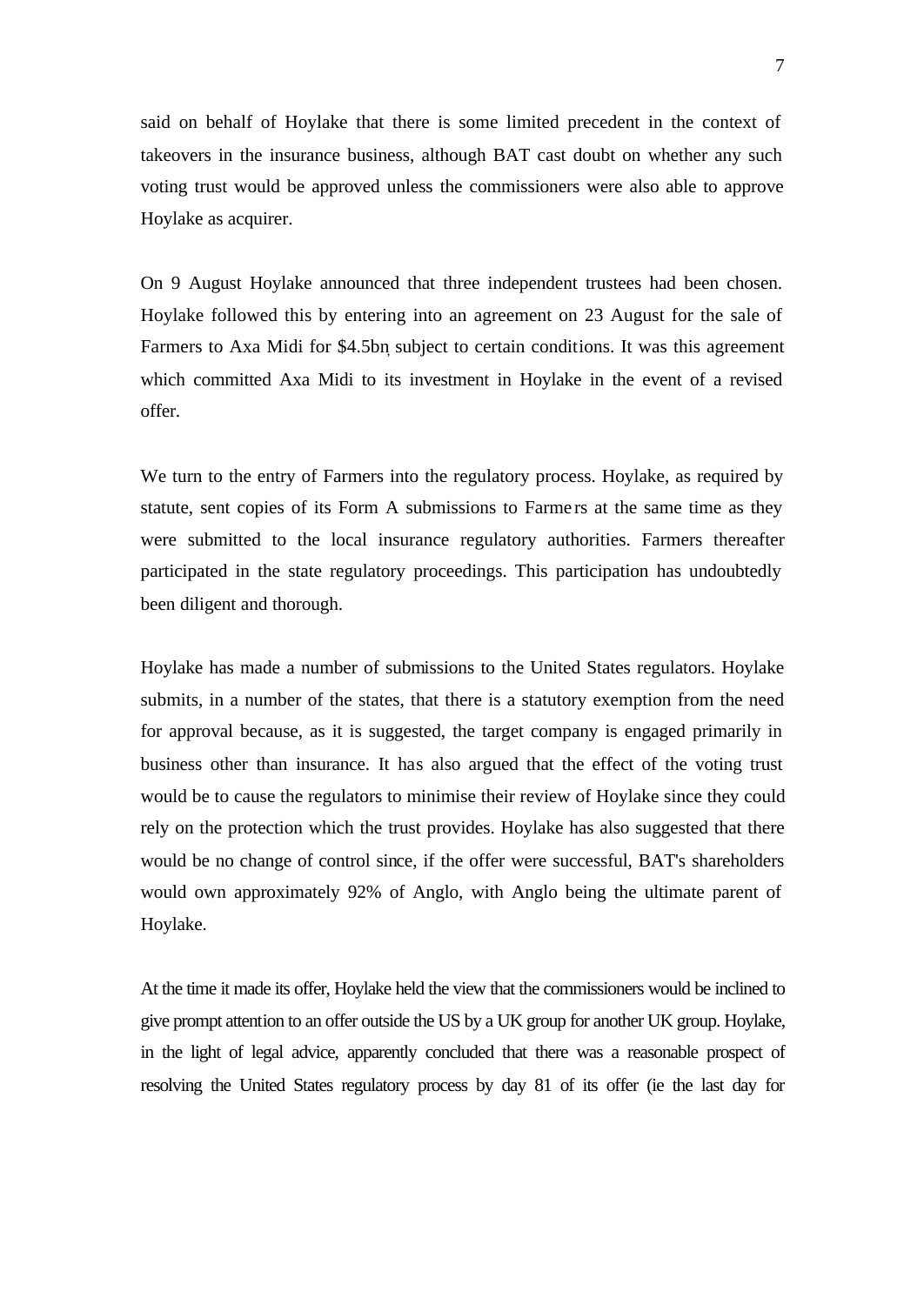fulfilment of all conditions of its offer pursuant to the Code). This advice appears to have been based on the belief that the creation of the voting trust would have the effect of lessening the extent to which the full regulatory process would have to be conducted. BAT make the point that Hoylake should instead have concentrated on satisfying the regulators that it met on the merits the criteria for control of an insurance company.

In addition to the submissions which Hoylake has made to the insurance commissioners, Hoylake has commenced Federal legal proceedings against commissioners in all nine states alleging that the relevant state laws constituted an unconstitutional interference in inter-state commerce to the extent that they applied to Hoylake's offer for BAT. It only commenced these proceedings at the end of July after, as it suggested, BAT had sought to "poison the well" with the insurance regulators. Hoylake has claimed interim relief by way of preliminary injunction in all these proceedings. So far the only courts which have ruled on this claim, the District Courts in California, Texas, and Washington, have denied it. Hoylake says it will appeal these decisions. Whilst the proceedings were brought against the commissioners alone, Farmers has in each of the states filed a motion to intervene as a defendant opposing Hoylake's claim. This has apparently been welcomed by several insurance commissioners, since it is said that additional resources will be brought to the assistance of the regulators. The regulators inevitably consider that they would otherwise be hard pressed effectively to defend a major constitutional case. There is no prospect whatsoever of this litigation being completed in a short period of time.

It might be thought at first sight that any preliminary injunction granted to Hoylake in these proceedings would inevitably have the effect of preventing Hoylake's offer being considered by the commissioners during the Code timetable. However, according to Hoylake and its advisers, (and not, we understand, disputed by BAT), if Hoylake had obtained the preliminary injunction preventing the regulators temporarily from ruling on the proposed acquisition, Hoylake would then have had a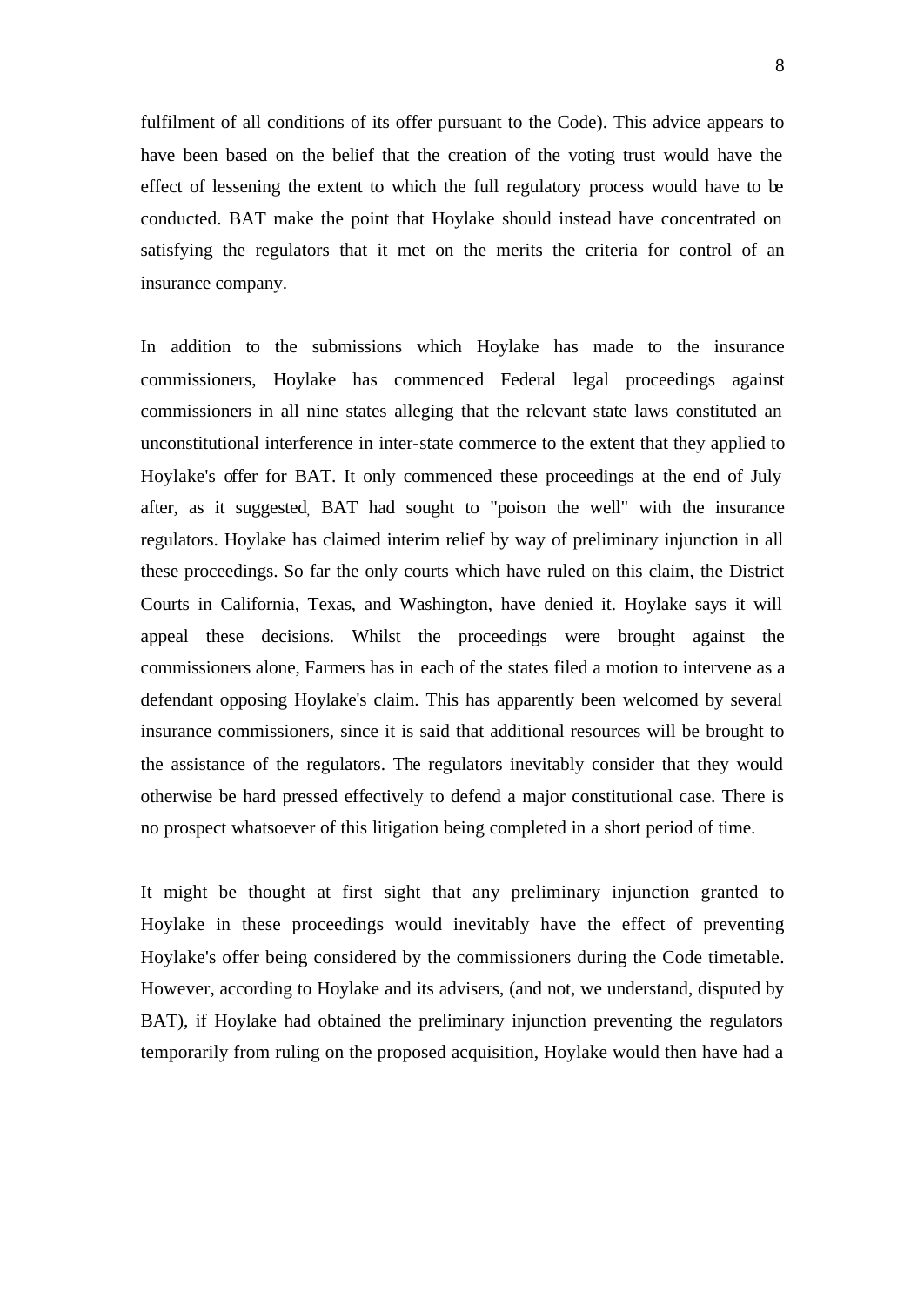9

"window of opportunity" to complete its offer while the regulators were in baulk. If the preliminary injunction were subsequently discharged, the regulators' powers would include the ability to order divestment of the insurance company, but the offer would not be unscrambled. This consideration in part explains why Hoylake pursued litigation which might otherwise be thought to give rise to self-induced frustration of its offer.

In addition to participating in the regulatory process, and intervening in the constitutional proceedings, BAT and Farmers also engaged in intensive lobbying in the United States. Hoylake suggested that it is the influence of BAT which led two Senators from Kentucky, the state where the headquarters for BAT's United States operations is located and a state with a large tobacco industry, to obtain signatures of 200 members of Congress to a letter to the US Secretary of State, James Baker, urging him to "communicate our concern to the British Government" about Hoylakes bid and about how "foreign financiers are seeking to buy up America". Hoylake also claimed that one of the Kentucky Senators has asked the United States General Accounting Office to conduct within sixty days an investigation of the Hoylake offer, including the implications of the offer for investors in markets, and that in making this request he was prompted by BAT. Hoylake points to lobbying which it suggests has taken effect at the state level.

We would emphasise that these are but illustrations of the conduct of which Hoylake complains.

The scale of operations on both sides in the United States has been massive and intense. Hoylake has deployed in excess of 110 individual lawyers, lobbyists and public relations personnel on a full time basis. BAT's battalions are said to include 21 law firms, 15 lobbying firms and 12 public relations companies. It is against this background that Hoylake submitted that BAT have breached General Principle 7 of the Code by acting in such a way as to frustrate the offer, whereas BAT submitted that Hoylake have failed to act effectively so as to secure the appropriate regulatory decisions within the Code timetable.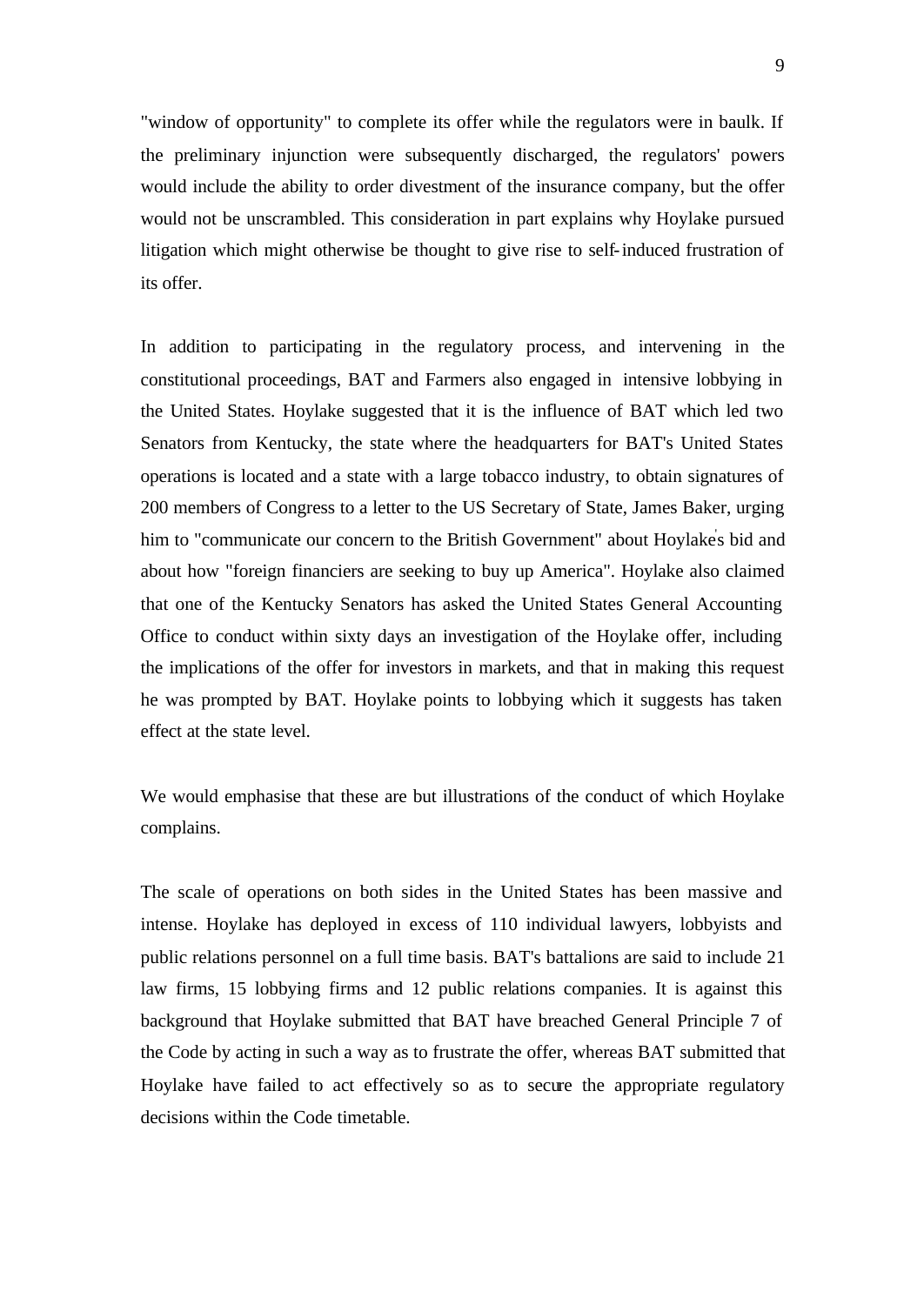### **General Principle 7**

General Principle 7 of the Code provides as follows:-

"At no time after a bona fide offer has been communicated to the board of the offeree company, or after the board of the offeree company has reason to believe that a bona fide offer might be imminent, may any action be taken by the board of the offeree company in relation to the affairs of the company, without the approval of the shareholders in general meeting, which could effectively result in any bona fide offer being frustrated or in the shareholders being denied an opportunity to decide on its merits."

This principle is fundamental to the Code. It cannot always be easy for the management of a target company to distinguish its own interests from those of its shareholders; this is potentially damaging in circumstances where the two do not necessarily correspond. One of the principal objects of the Code is to enable the shareholders in the target company to have an opportunity to consider an offer for their company on its merits on an informed basis in an orderly and limited timescale. There are no corresponding provisions in United States law or practice. In general the primary limitation in the United States is that the directors must act in accordance with their fiduciary duty, and the courts allow considerable latitude to the directors to exercise their business judgment in deciding what action to take in response to a takeover offer. Thus in the BAT offer for Farmers, Farmers vigorously participated in the regulatory process which took substantially longer than the timescale provided by the Code. This was, however, irrelevant since the offer for Farmers, as a US company, by BAT was not subject to the Code and, accordingly, no issue arose in the UK as to whether Farmers had engaged in frustrating action.

The issue which we now have to consider arises in an increasingly important context. Where multi-national companies, based in this country and subject to the Code, have interests in the United States or other countries, the possibility of foreign regulatory scrutiny on public interest grounds may often be present.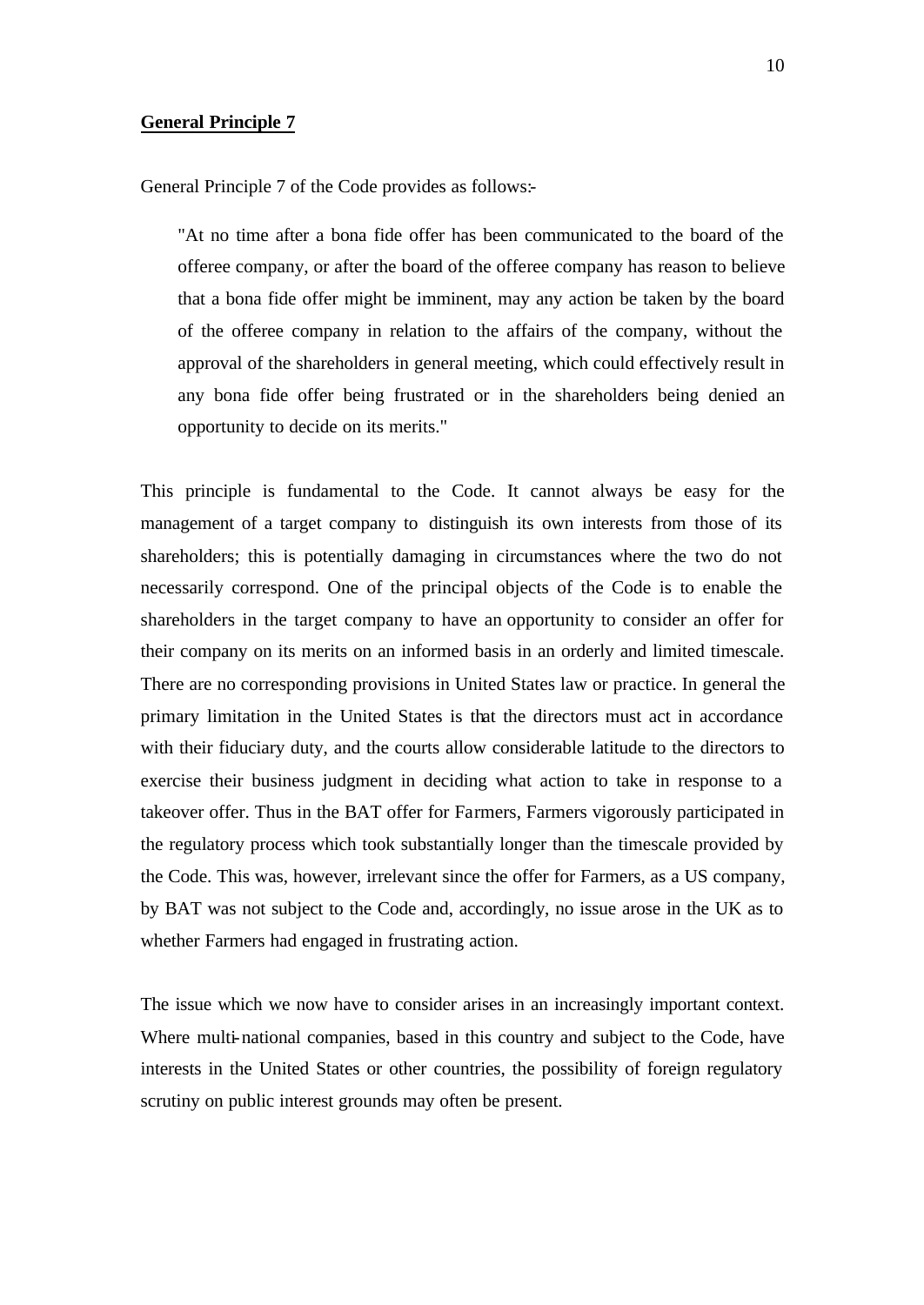Hoylake submitted that the board of BAT has sought to frustrate the offer in three ways:-

- i) by lobbying of Congressmen and others;
- ii) by encouraging and persuading the various US commissioners to block Hoylake's offer and by taking every opportunity to delay the regulatory proceedings by seeking extensive discovery, depositions and adjournments; and
- iii) by intervening in Hoylake's legal actions against the US insurance commissioners.

Hoylake submitted that the words of General Principle 7 of the Code are wide enough to cover each of these situations. However, paragraph 3(a) of the Introduction to the Code states that the General Principles are "expressed in broad general terms and the Code does not define the precise extent of, or limitations on, their application". The Code is to be interpreted in accordance with its spirit and purpose, and with regard both to common sense and the precedent which has developed over the twenty one years of the Panel's existence. In this context we turn to the specific allegations.

### **Lobbying**

Historically, it has been common in this country for target companies to lobby both the Department of Trade and Industry ("DTI") and the Office of Fair Trading ("OFT") in order to seek to secure a reference of an offer to the MMC. In such event, the offer would automatically lapse (pursuant to Rule  $12(a)$  of the Code). The target company would hope that the effect of such a reference would be that the MMC would be persuaded that the offer was contrary to the public interest, or that the bidding company would simply lose interest in the light of the reference or, at very least, that the target company would gain time which might, in the event of clearance and a renewed offer, give it a better prospect of a successful defence.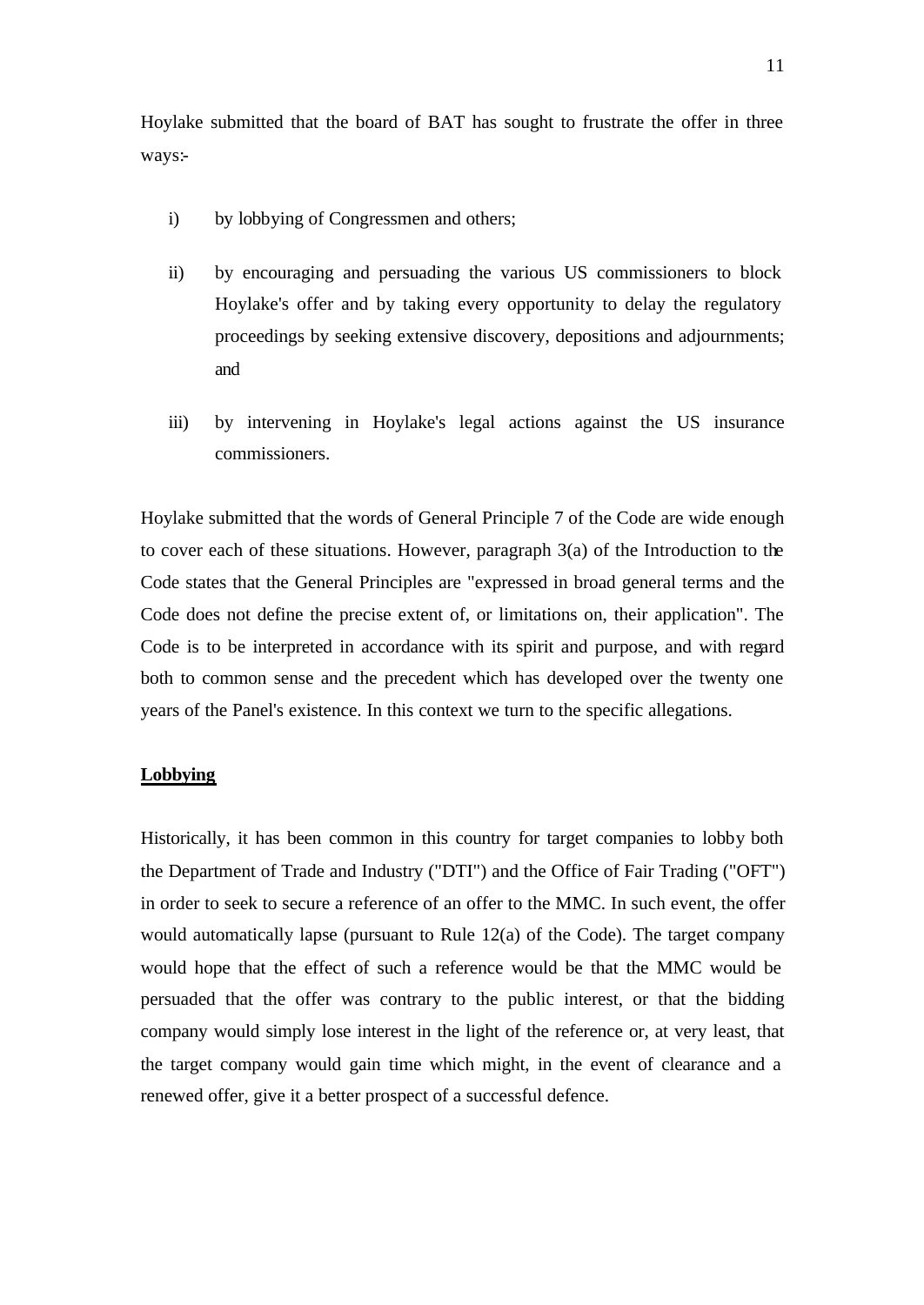Hoylake does not challenge the view which has historically been taken that such lobbying is unobjectionable. It submitted, however, that the position is not analogous to an investigation by the OFT. In particular, it suggested that the OFT procedure is designed to fit in with the Code timetable, and so does not offer the opportunity for frustration which is offered by the US procedure.

This misses, however, what we consider to be the essential point. We do not consider that lobbying generally of politicians and others is capable of contravening General Principle 7. It is not a very direct way of obstructing an offer, and since it is possible for the bidder to engage in counter lobbying, the effect of the process is simply to enable one of the public interest decision takers to have presented to them both sides of the argument. Irrespective of its effectiveness the lobbying of politicians is a democractic right which it would be inappropriate for the Panel to inhibit. Nor could the Panel properly draw a line between permissible and impermissible lobbying. If it is accepted by Hoylake that an offerer is entitled to engage in lobbying on the public interest issue, it would be one-sided if the target company was not permitted to do so. The scale of the publicity or the lobbying must inevitably depend upon the efforts which the parties consider sensible in the light of the issues involved. Illustrations of extensive lobbying in this country can be found in the offer by BTR for Pilkington and by Nestle for Rowntree. The nature of Hoylake's offer for BAT was, bearing in mind the presence of Farmers in the United States, perhaps bound to attract intense public interest and give scope for considerable lobbying. In the event, the Panel does not consider that lobbying constitutes frustrating action.

# **The proceedings before the insurance commissioners**

Hoylake submitted that the proceedings before the insurance commissioners were tantamount to adversarial proceedings between parties, and, accordingly, that BAT and Farmers should not be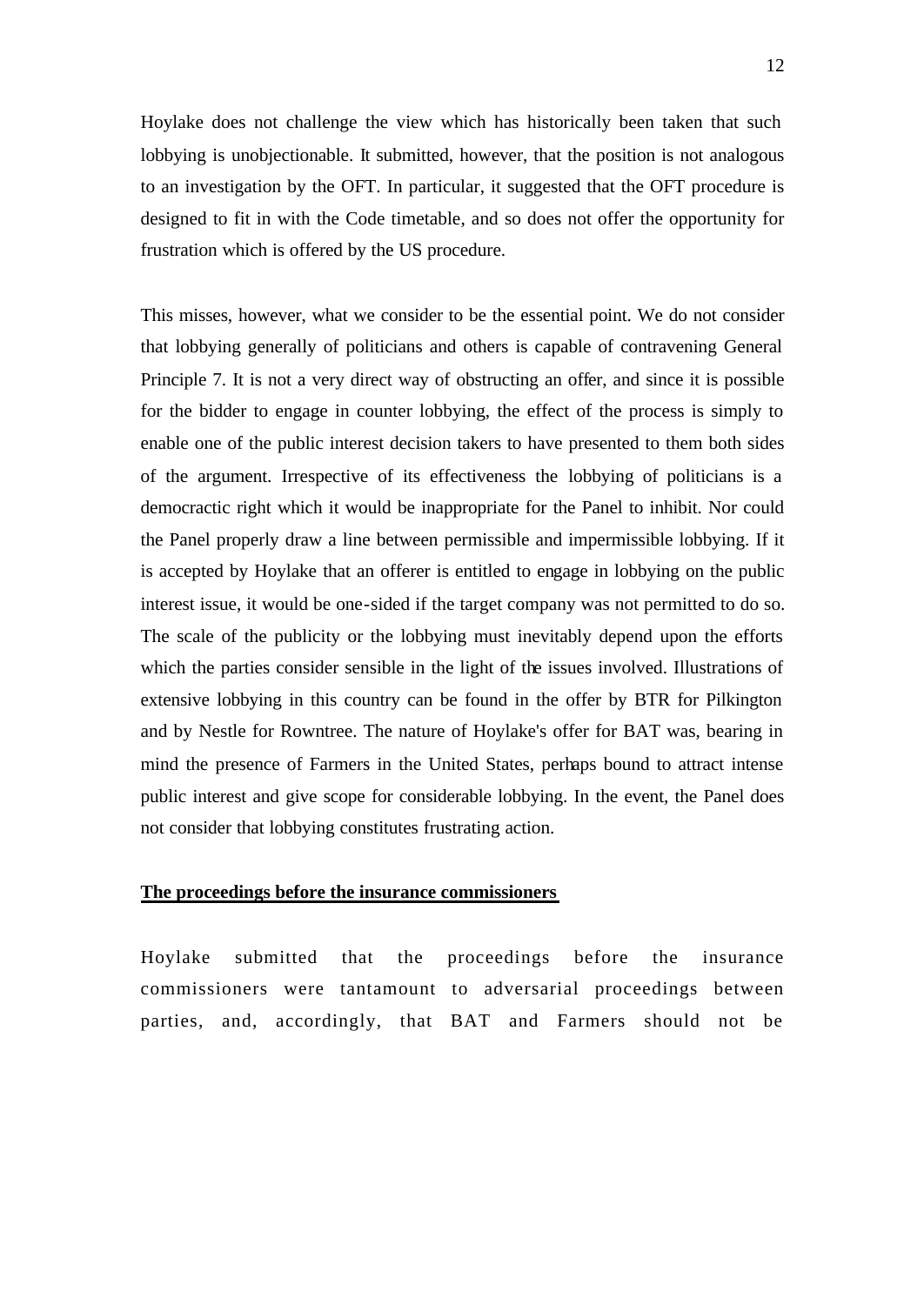able to participate without the consent of shareholders, since the effect of such action will be to prevent Hoylake obtaining appropriate consents within the bid timetable.

Whilst there is some conflict of evidence as to the exact effect of what has been done by BAT and Farmers in regard to the US regulatory proceedings, there is no doubt that such involvement has been substantial. We are concerned about the opportunities which may be created by the nature of the United States regulatory proceedings for a party to delay the regulatory process. We do not exclude the possibility that, in an appropriate case, it may be established that the target company had acted in such a way as constitutes frustrating action. Indeed, in the present case, we note with approval that BAT/Farmers were specifically advised by their English lawyers that, in discharging their fiduciary duty to policyholders to place information before the insurance commissioners, they should have regard to the obligations of BAT under General Principle 7. We do, however, consider that in general the nature of litigation and administrative proceedings are different. The administrative proceedings are initiated by the regulators, and the target company may have as in the present case an obligation to cooperate, whilst its legal duties to shareholders or policyholders may extend the ambit of that formal obligation. We would, therefore, be very slow to characterise conduct in regulatory proceedings which are controlled by the regulator as being frustrating action. We emphasise, however, that we cannot be too dogmatic on this issue, since in each case something must depend upon the nature of the foreign regulatory process and the action taken by the target company. It is the responsibility of the target company at all times to keep General Principle 7 well in mind. In the present case, we do not consider we would be justified in reaching the conclusion that the actions of BAT, through Farmers, can be regarded as frustrating conduct. They are certainly wideranging, and thorough, and in another jurisdiction might be regarded as overdiligent. But those foreign regulators who have been contacted by the Executive have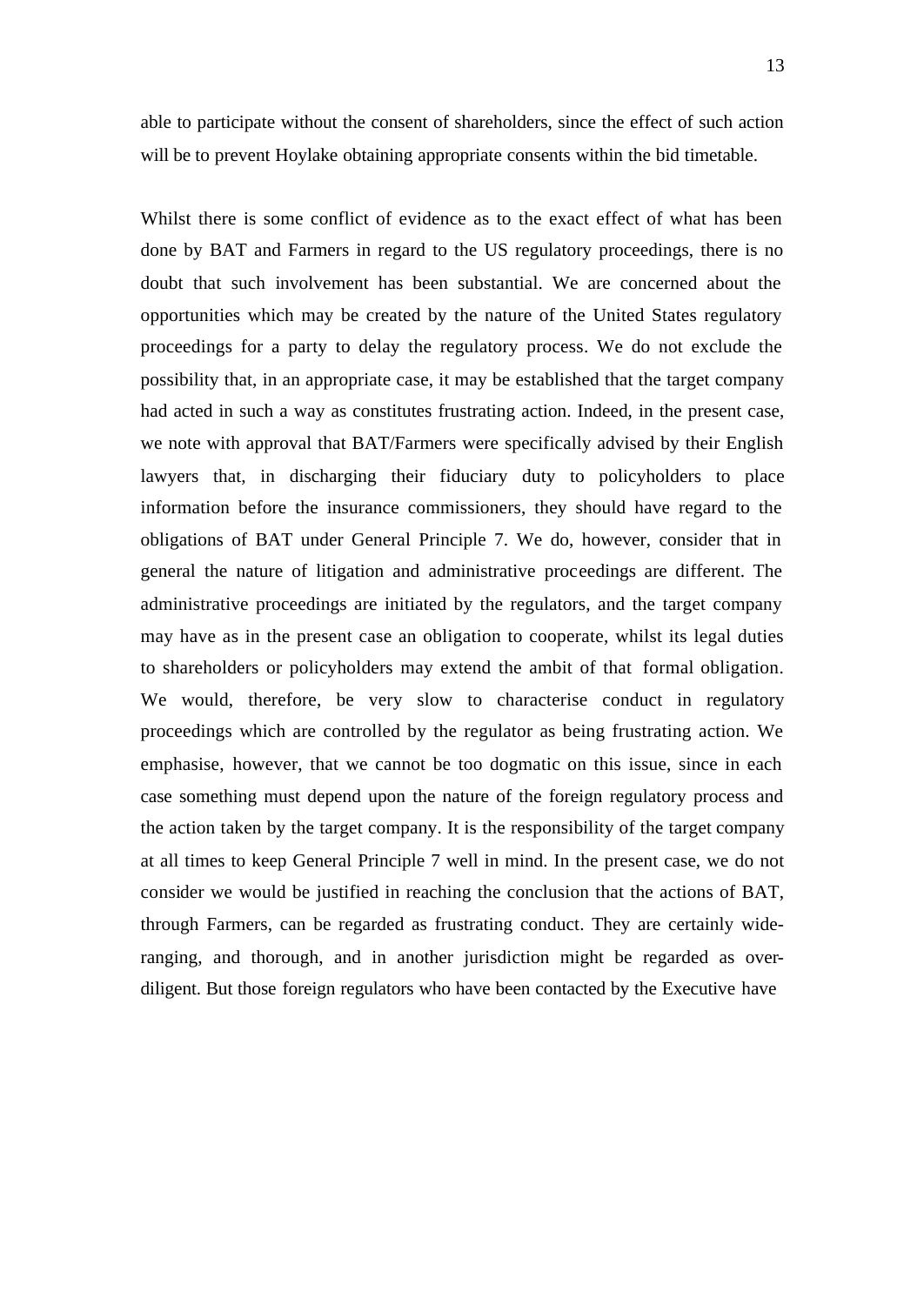not suggested that Farmers have in any way behaved inappropriately or been other than prompt in the actions they have taken.

We bear in mind that State officials in some states have indicated that they support intervention by BAT and Farmers. They apparently consider that the resources which are thereby brought to bear will assist them more effectively to discharge their regulatory duty. Moreover, it would seem that BAT/Farmers have to a degree refrained from action as thorough and persistent as that carried out by Farmers in response to the prior offer by BAT. Sir James Goldsmith drew attention to what he described as the change in attitude of Farmers to their duties to assist the regulator when, at a late stage of their contest with BAT, terms were agreed. The Hoylake side are clearly cynical as to BAT's motives for the action it is taking. BAT riposted by pointing out that the nature of the agreements between BAT and Farmers at that late stage ironed out many of the regulatory difficulties. We cannot fully evaluate these contentions. Whilst it is understandable that Hoylake are cynical about BAT's motives we do not consider, having heard the evidence of Mr Don Greene of LeBoeuf, Lamb, Leiby & MacRae that we would be justified in concluding that BAT's conduct was frustrating action. BAT should, however, continue to heed the advice given to them by their English lawyers that they should act in such proceedings in such a way as to avoid a charge of frustration.

## **Federal Court proceedings**

The decision of the Panel in regard to Minorco's offer for Consgold clearly established that the taking of legal proceedings, whether in the jurisdiction of the UK Courts or elsewhere, might fall within General Principle 7. In that case, Consgold were acting as plaintiffs. In the present case, however, Farmers are not plaintiffs. The proceedings were initially brought against the insurance commissioners as defendants. Farmers took the initiative in seeking to join in those suits, and have succeeded in doing so in eight of the nine relevant states. They thus were not joined in the proceedings as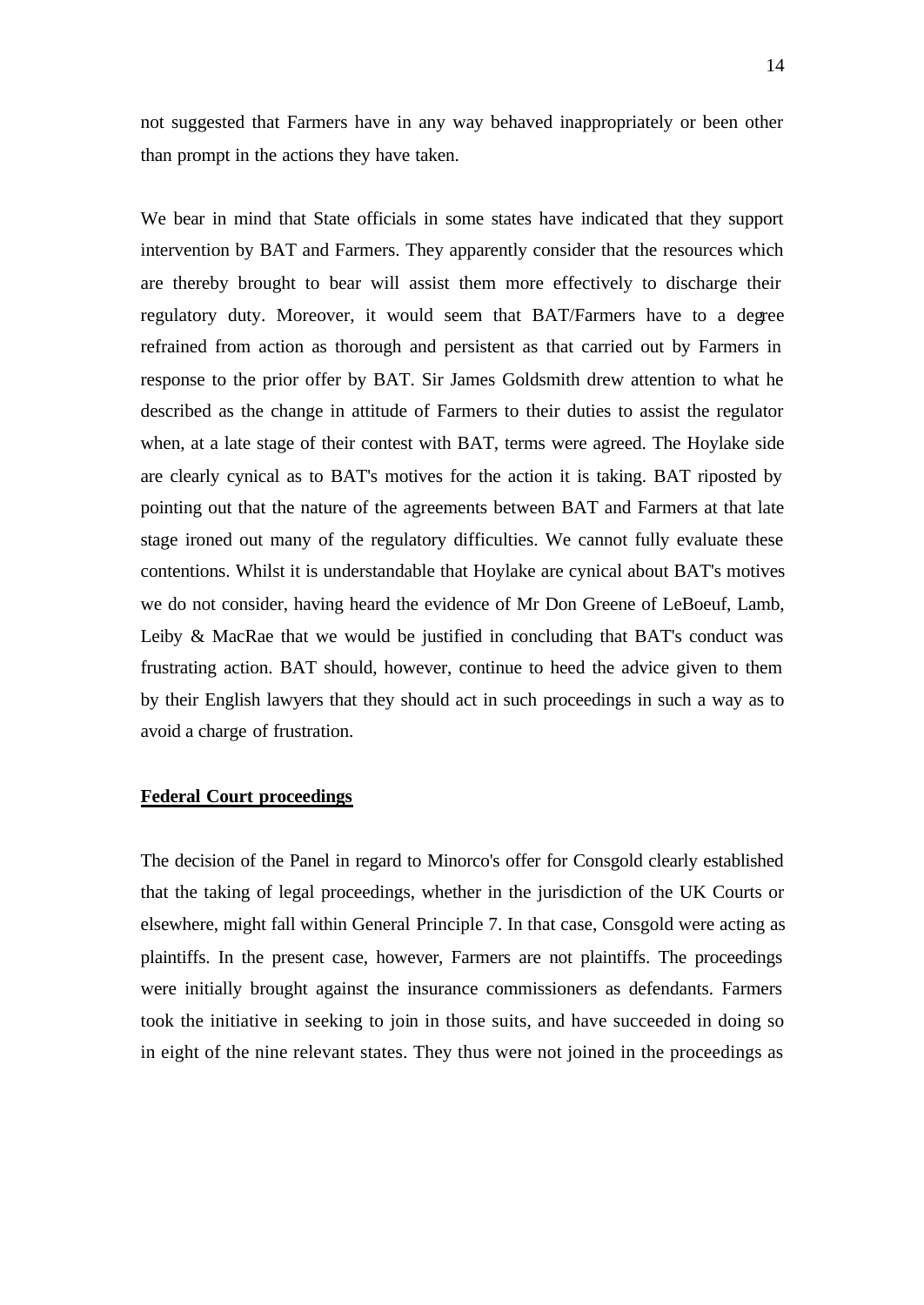defendants, but the effect of their voluntary intervention is that they have at their own initiative been added as defendants. It is accepted by BAT that Farmers has done so with the intention of seeking to assist the commissioners to succeed in resisting those actions.

In the litigation, BAT has confined itself to supporting the commissioners in their unsuccessful motions for summary dismissal and in their successful resistance of the applications for a preliminary injunction. Both these actions are designed to uphold the jurisdiction of the regulators, so that they can fulfil their statutory function of deciding whether an acquisition should be permitted. Whilst this may deprive Hoylake of the benefits which a preliminary injunction might give, we consider it is essentially linked to the participation by the target company in the regulatory process. We consider that it is not frustrating action for the target company, having regard to its fiduciary duty to policyholders, to uphold the jurisdiction of the regulators to seek to protect those policyholders. If this litigation continues, however, BAT should consider its future involvement very carefully with regard to General Principle 7.

Finally, in coming to the conclusion that the Panel should be slow to hold that actions such as taken by BAT/Farmers in this case are a breach of General Principle 7, we had regard to the fact that any disadvantage to shareholders would be mitigated if, as discussed in the next section, the Panel were to exercise its discretion under Rule 35.1(a) to permit an early new offer.

#### **Rule 35.1(a)**

It should be emphasised that Hoylake does not seek an extension of the Code timetable in regard to the present offer. Hoylake submits that, by analogy with the procedure where an offer is referred to the MMC in this country, it should be permitted to renew its offer as soon as the US regulatory position is completely resolved in Hoylake' s favour.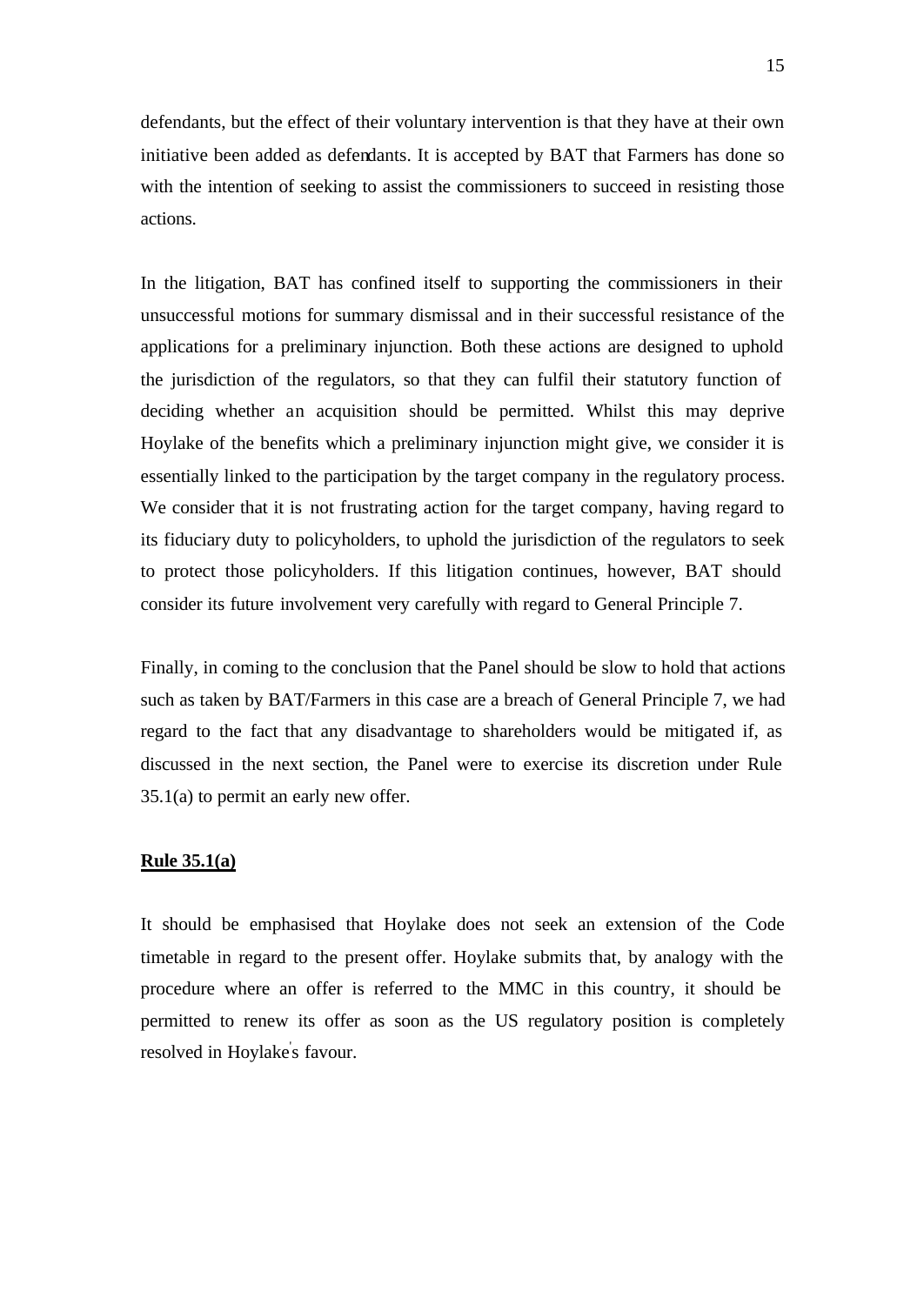Rule 35.1(a) provides as follows:-

"Except with the consent of the Panel, where an offer has been announced or posted but has not become or been declared wholly unconditional and has been withdrawn or has lapsed, ne ither the offerer, nor any person who acted in concert with the offeror in the course of the original offer, nor any person who is subsequently acting in concert with any of them, may within 12 months from the date on which such offer is withdrawn or lapses either:-

- i) make an offer for the offeree company; or
- ii) acquire any shares of the offeree company if the offeror or any such person would thereby become obliged under Rule 9 to make an offer."

The principal purpose of the Code is to uphold the interests of shareholders in the target company, as well as seeing fair play between the respective parties. In order to secure the interests of shareholders, the Panel is frequently required to ensure that shareholders are given the opportunity of considering an offer which someone wishes to make for their shares. This is, for example, the central philosophy underlying General Principle 7. The Code recognises, however, that it is not in the interests of shareholders for their company to be continually under siege. This may result in the management devoting considerable time and resources to defending offers, rather than managing the company for the benefit of shareholders. It is this consideration which underlies Rule 35.1. This emphasises that the main consideration which the Panel has to apply in considering whether to grant consent to a renewed offer within the 12 month period is the interests of shareholders.

Before we turn to the substance of the issue, there is a preliminary consideration as to whether application for consent should be considered now or later. These applications are normally made at the time when the prospective offeror wishes to launch its second offer.

It was argued for BAT that Hoylake is premature in seeking consent before it is ready to make a new offer, or, at very least, before its first offer has certainly failed or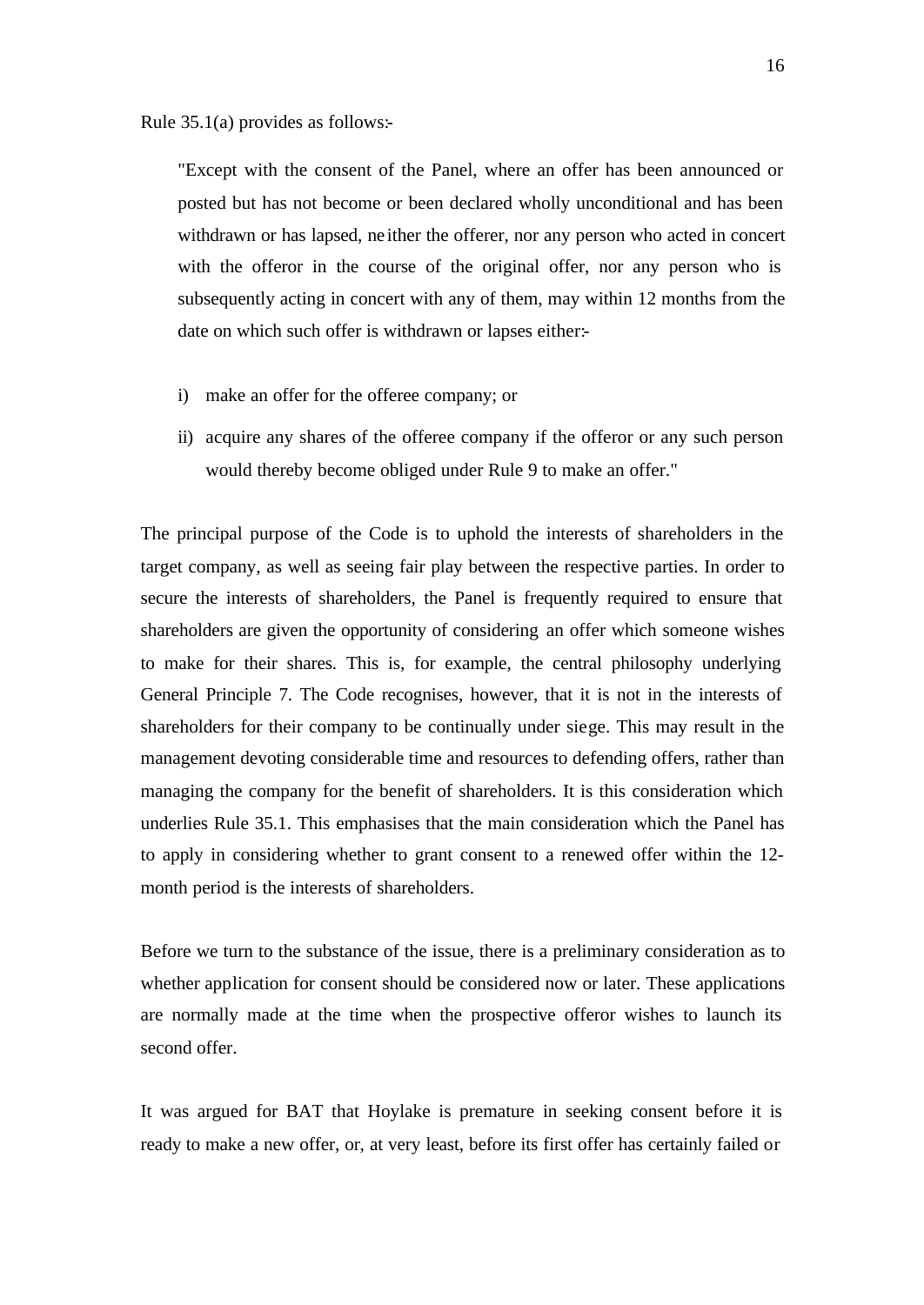shareholders have expressed their views on its merits. In developing this submission, BAT urged that we should require Hoylake to decide whether it was prepared to increase its offer or, as BAT put it, make a "real" offer. Once Hoylake had made its revised offer, shareholders could consider whether to accept the offer on its merits. It was argued that shareholders would not be influenced by the regulatory uncertainty. So, if the offer failed on its merits there would be no reason for granting consent to an exemption from the twelve month moratorium.

We cannot accept this submission. We recognise that, even if all regulatory consents had been obtained, the offer might fail. We consider, however, that a significant number of shareholders might be influenced towards inaction by the uncertainty surrounding the regulatory process. To this extent the offer could not be properly considered on its merits. The Panel, which included representatives of investor organisations, doubted whether shareholders would accept the offer if there was substantial regulatory uncertainty as to whether it could ever go unconditional. We do not think that the approach put to us by BAT is one to be adopted. We therefore consider that we should deal with the issue now. We think it is desirable in principle to end the uncertainty surrounding the current Hoylake offer as soon as reasonably practicable. We consider it is in the interests of shareholders that we should lay down the ground rules which enable the parties to move towards resolution of the regulatory uncertainty as speedily as possible.

Hoylake submitted that, in the light of the inability to complete the regulatory process within the Code timetable, fairness to shareholders in BAT makes it appropriate that consent should be given to Hoylake to re-bid within 12 months of the lapsing of its current offer. It pointed to the fact that, without flexibility in the application of Rule 35.1, the ability of the Code to provide a sensible framework for offers, particularly for multi-national companies, could be called into question and certain companies rendered bid proof by the interaction of the Code and foreign regulatory systems.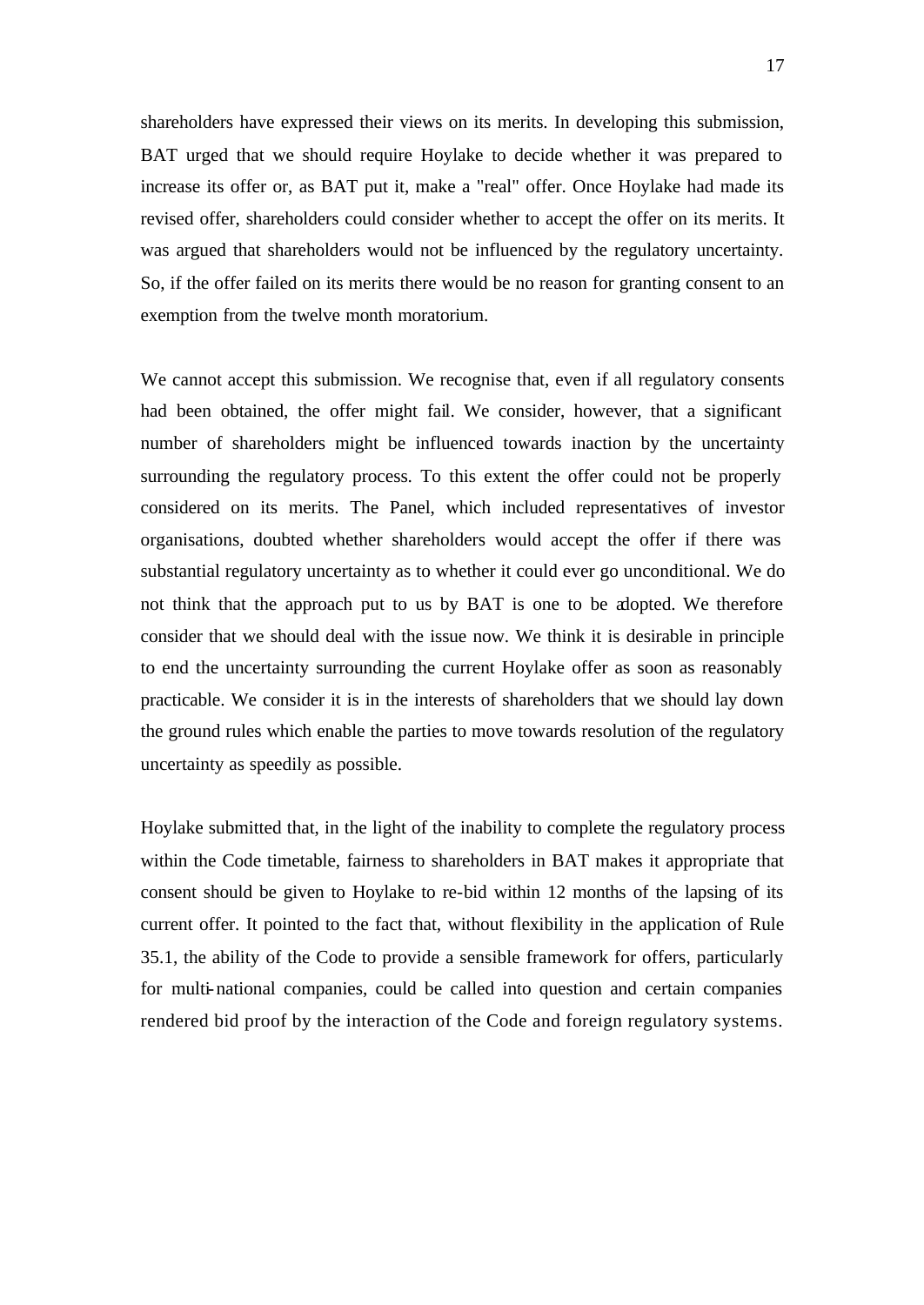Hoylake submitted that, at the time it launched its offer, it was advised and considered that there was a reasonably good prospect of completing the regulatory process in all states within the prescribed timetable. It submitted that the vigorous participation by BAT in the regulatory process, to which we have already referred, has caused or at any rate significantly contributed to what is now perceived as an inability to complete the process in due time. It submitted that the essential reasoning by which the Panel allows an offerer to launch a second offer after clearance by the MMC, namely that shareholders have been deprived of the opportunity to consider any offer for their company, applies in the present case.

BAT made a number of responses. First, it submitted that Hoylake has been dilatory and inefficient in pursuing the regulatory process, and that this has caused the failure to obtain the decision from the insurance commissioners within the regulatory timescale. Secondly, BAT pointed out that the condition which Hoylake must satisfy (ie that there are no unresolved regulatory issues) is self-imposed. Thirdly, BAT suggested that the circumstances surrounding Hoylake's offer differ from a reference to the MMC principally because there is no strict timetable within which the US regulatory proceedings should be commenced or concluded. We consider these main arguments separately. BAT also addressed subsidiary arguments which do not convince us and which do not require separate comment.

In its submission, BAT set out in some detail what it alleged were failures by Hoylake to submit completed Form A material to the various insurance commissioners, giving full detail which satisfied the insurance commissioners, in good time. BAT submitted that Hoylake had, instead of seeking to argue the case before the insurance commissioners on its merits, concentrated on other arguments, such as that it was entitled to an exemption from the application of the legislation, that the acquisition of BAT would not result in a change of control of Farmers, and that the proposed voting trust arrangements meant that the department should not scrutinise the application on its merits. BAT suggested that this strategy was "high-risk". BAT also suggested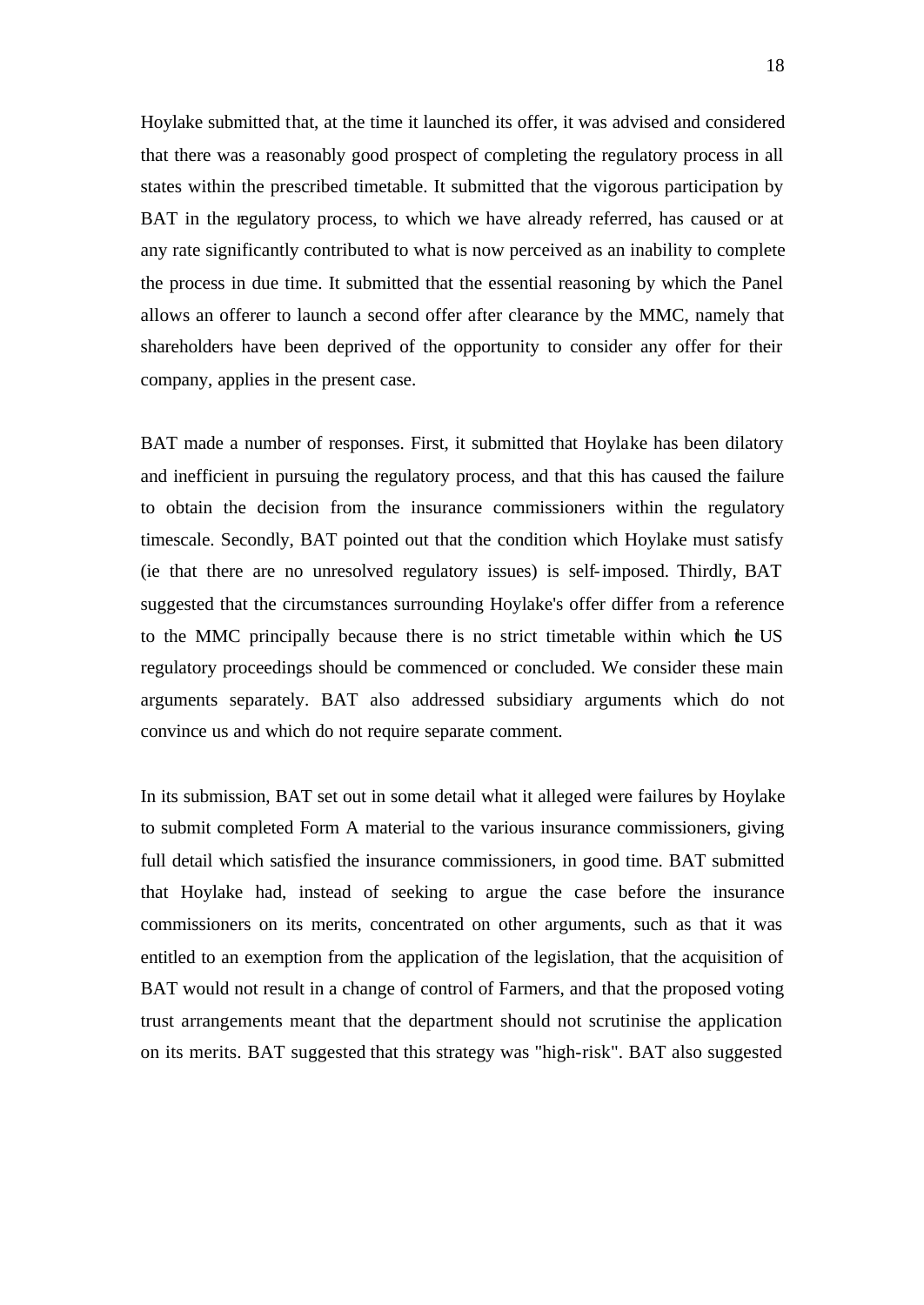that Hoylake's subsequent introduction of Axa Midi added a new complicating factor which will delay the process. It further suggested, by reference to a judgment of a magistrate in Ohio proceedings, that Hoylake has delayed submitting Messrs Goldsmith, Packer and Rothschild to the taking of depositions.

Hoylake, for its part, set out the details of its offer strategy, the reasons why it has sought to advance the various arguments which we have set out, and has given a summary of its attempts to resolve the US regulatory position. There could be a case in which the conduct of the offeror, whether for tactical reasons or because of incompetence, was sufficiently dilatory that it had only itself to blame for failure to complete the regulatory process in due time. In such a case, this would clearly lessen the prospect of the Panel granting consent to a renewed offer for 12 months. So an offeror who in fact delayed would do so at its own risk. In the present case, however, we do not consider that the conduct of Hoylake falls into this category.

Both Hoylake and BAT originally considered that it might well have been possible to conclude the regulatory processes within the Code timetable. In addition to its argument relating to the submission of Form A material BAT also criticised Hoylake because it sought to avoid a hearing on the merits of its application by placing reliance on the concept of the voting trust. It may possibly be that reliance on this approach was, with the benefit of hindsight, over-optimistic, and that other advisers might have pursued a different strategy. In any process of this kind, it is always possible to criticise the approach adopted after the event. But we do not consider that Hoylake's phalanx of advisers has failed to pursue its applications with reasonable diligence.

To some extent the conduct of BAT, which we have already agreed was permissible under the Code, must necessarily of itself have contributed to the delays in completion of the process since the object of the intervention by BAT and Farmers was to ensure that scrutiny by the Commissioners was as rigorous as possible. We have little evidence of past practice in the United States, but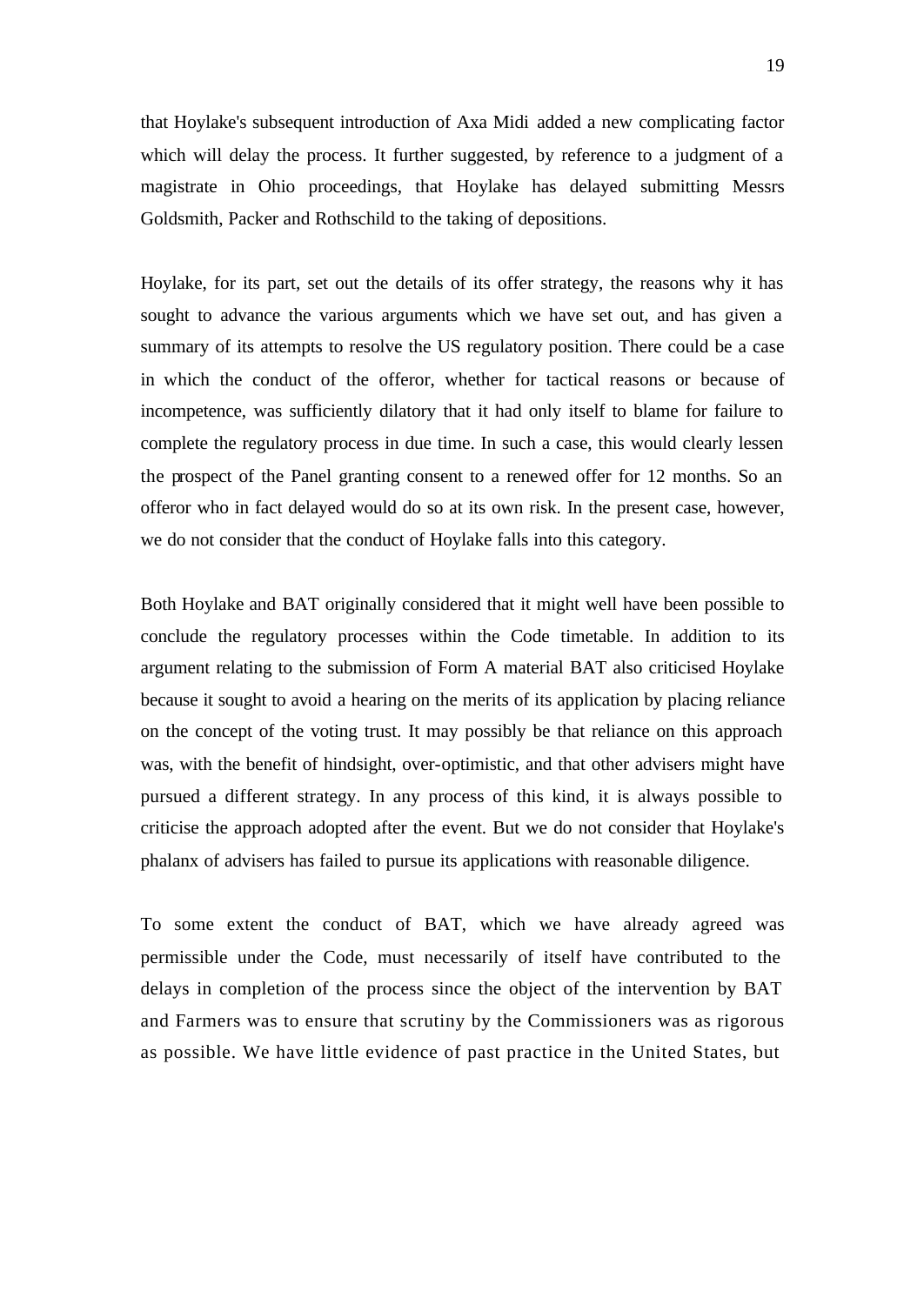it is noteworthy that, when BAT bid for Farmers in 1988, only two states completed the regulatory processes within what would have been the Code timetable if that offer had been subject to the Code. The times taken by other states varied from approximately 135 days to nearly 250 days. Whilst BAT suggest that this stems from their deliberate decision to tackle the various states consecutively rather than concurrently, the comment of those insurance commissioners to whom the Panel Executive has spoken suggests that there are difficulties inherent in the need to obtain multiple consents.

We consider that the number of states in which approval is required is a fact which must in reality affect the timetable. Processes in various states do not appear to be coordinated with each other, although sometimes common depositions and discovery may be accepted by different insurance departments. Thus an offeror may have to conduct its case differently in each state. If an offeror could concentrate on one state alone, then it might be possible to achieve the speed in the process in that state which met the Code timetable. If, as in the present case, an offeror needed to concentrate and pursue applications for clearance simultaneously in a number of states, the prospects of success are considerably reduced. The Panel considers that, with hindsight, the view that all the consents could be obtained within the Code timescale even if vigorously opposed by BAT was perhaps too hopeful. So the Panel does not consider that Hoylake's application should fail because of the way in which it has conducted its application for regulatory consents.

We can deal briefly with the suggestion that the problem arises from Hoylake's own decision to make the completion of regulatory processes a condition of the offer. In the light of the importance of Farmers to BAT, and the need for regulatory consents, Hoylake had no realistic option but to include such condition and it is fanciful to expect it to waive that condition. To do so would mean that Hoylake was potentially in breach of the law of a number of US states and so exposed, together with its officers, to various civil and, in some cases,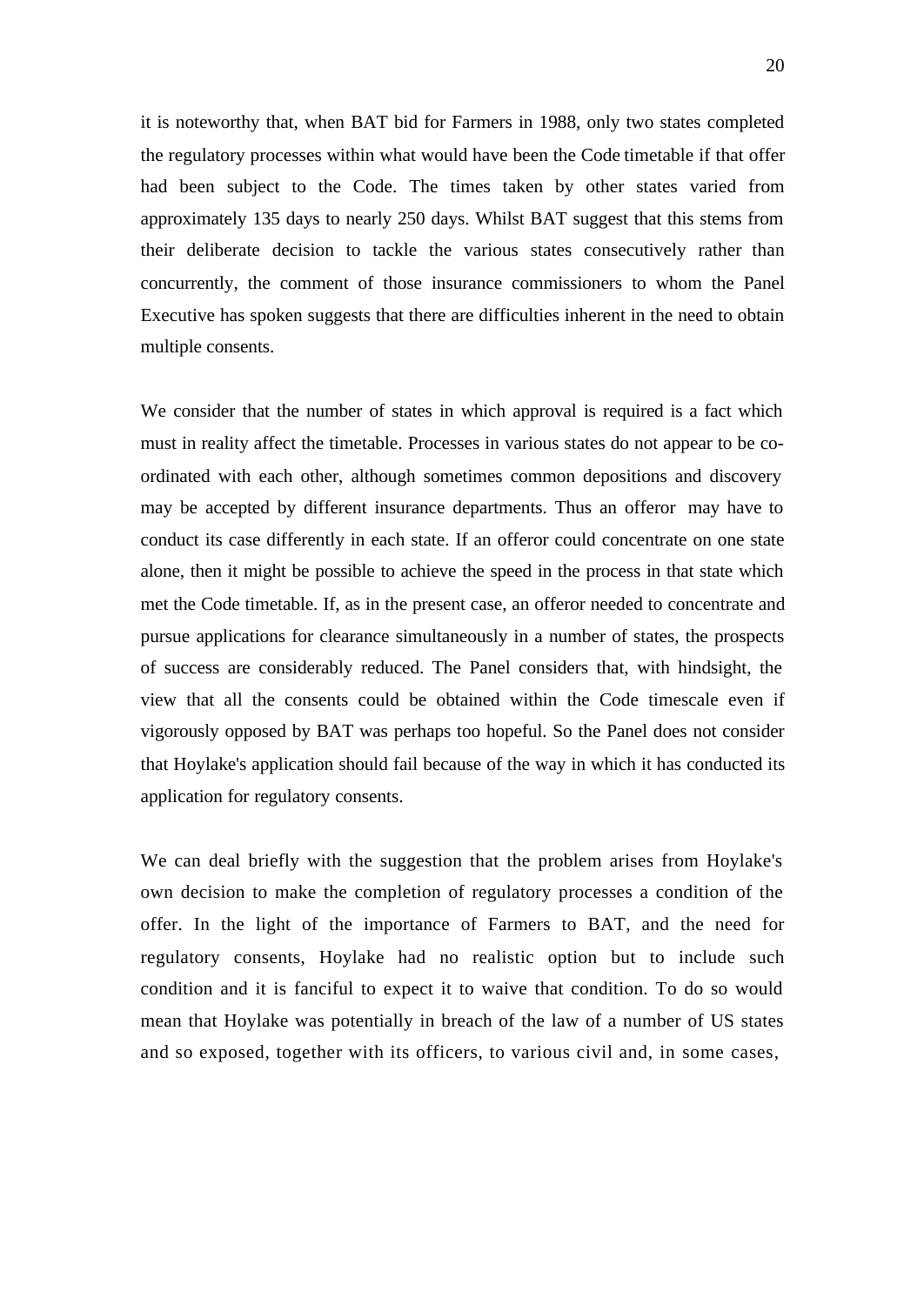criminal penalties. No offer could sensibly have been conducted without the imposition of such a condition, and no waiver could responsibly be made.

BAT developed its argument that proceedings before the MMC provided no analogy in a number of ways. First, it suggested that the OFT, and the DTI, operate within a very restricted timetable in reaching a decision as to whether to refer an offer to the MMC. Thus the initial time period during which a target company is under siege before a reference is much more restricted than may be the case when other regulatory consents are involved. Secondly, it pointed out that the MMC operates wihin a restricted timetable and that a report is made between three and six months after a reference. By contrast it is possible Hoylake may not obtain its consent for over 12 months. In any event, the date at which consent might be obtained within the 12 months would be unknown and so there would be considerable uncertainty as to when Hoylake could bid again. Thirdly, BAT submitted that in the case of a reference to the MMC, there is a clear event triggering a mandatory lapse of the relevant offer, and a further clear event triggering the start of the 21 day period during which the relevant offeror can make a fresh offer. It was said that these features do not exist in the present case. Fourthly, it was pointed out that, if Hoylake's request succeeded, it could be very difficult to refuse similar requests in any number of other cases. It was suggested hypothetically that if a particular offerer still required the consent of, say, a minor regulatory body in a small state where a small part of the offeree's assets happened to be located, it could come to the Panel, even after a long siege, and obtain a second opportunity. Finally, BAT submitted that Hoylake's application was completely novel, and that no precedent supports it. It was suggested that it would be inappropriate for the Panel to make a radical innovation in the course of a takeover.

These arguments are to varying degrees cogent and forceful, and the Panel has given full weight to them. We do, however, consider that it is necessary to address this issue in the context of the present offer. Rule 35.1 gives sufficient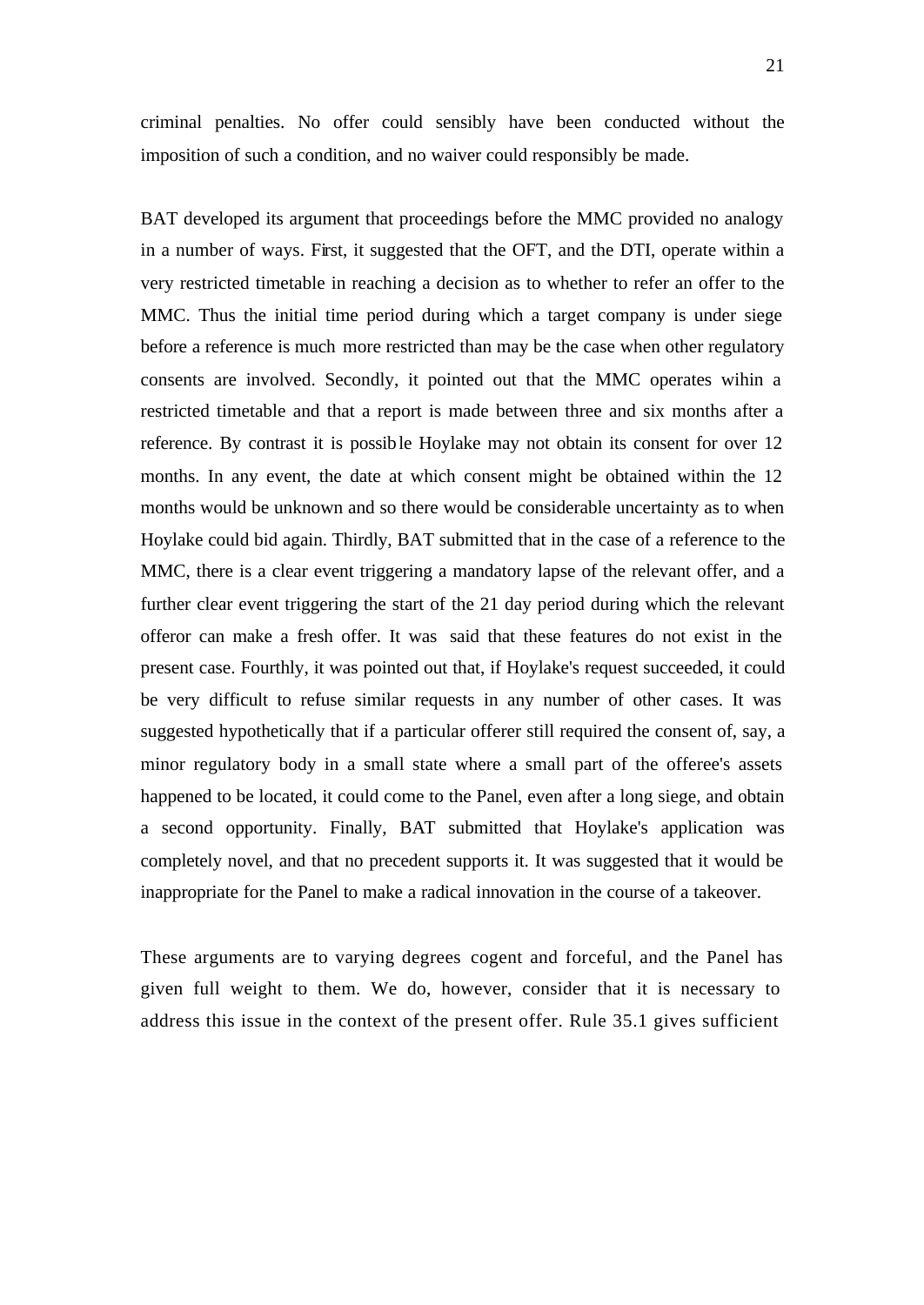discretion to the Panel for the granting of consents to be considered on a case by case basis, and with such flexibility available it would be wrong not to consider Hoylake's current application. Nor should the distinctions between the present situation, involving the US regulatory process, and the MMC procedure be decisive. One of the functions of the Code, and advantages of its flexibility, is that it can adapt to new situations. Foreign regulatory intervention is clearly one such situation, and because we are familiar with the interaction of references to the MMC and the Code, this does not mean that we should decline to apply the principle underlying these procedures to a different regulatory process.

In our view, the central consideration must be that the effect of the US regulatory process means that shareholders will not have an opportunity of considering an offer from Hoylake free from regulatory consents and within the Code timescale. Whatever controversy there may be over Hoylake's offer, and whatever public interest considerations it may raise, our principal function is to ensure that shareholders are dealt with fairly. We do not regard it as desirable that the management of BAT should be subject to uncertainty during the 12 month period after the offer lapses. We understand their concern that such uncertainty, particularly having regard to the nature of Hoylake's offer, may inhibit their raising of finance, and their acquisition policy, as well as being of anxiety to employees. But we consider that, even if the twelve month moratorium applied, many of the same features would be present if Hoylake continued to seek to discharge the requirement of the United States regulatory commissioners. Hoylake would be entitled to do this without an actual offer being in existence, irrespective of any refusal on our part to grant an exception to the twelve month moratorium period. We regard it as undesirable that, should Hoylake complete the United States regulatory processes, they should be inhibited from putting an offer to shareholders during the remainder of the twelve month period. We think there is much to be said for requiring Hoylake to use its best efforts to conclude the regulatory processes as speedily as possible, and then to decide whether or not to bid again for BAT, so that the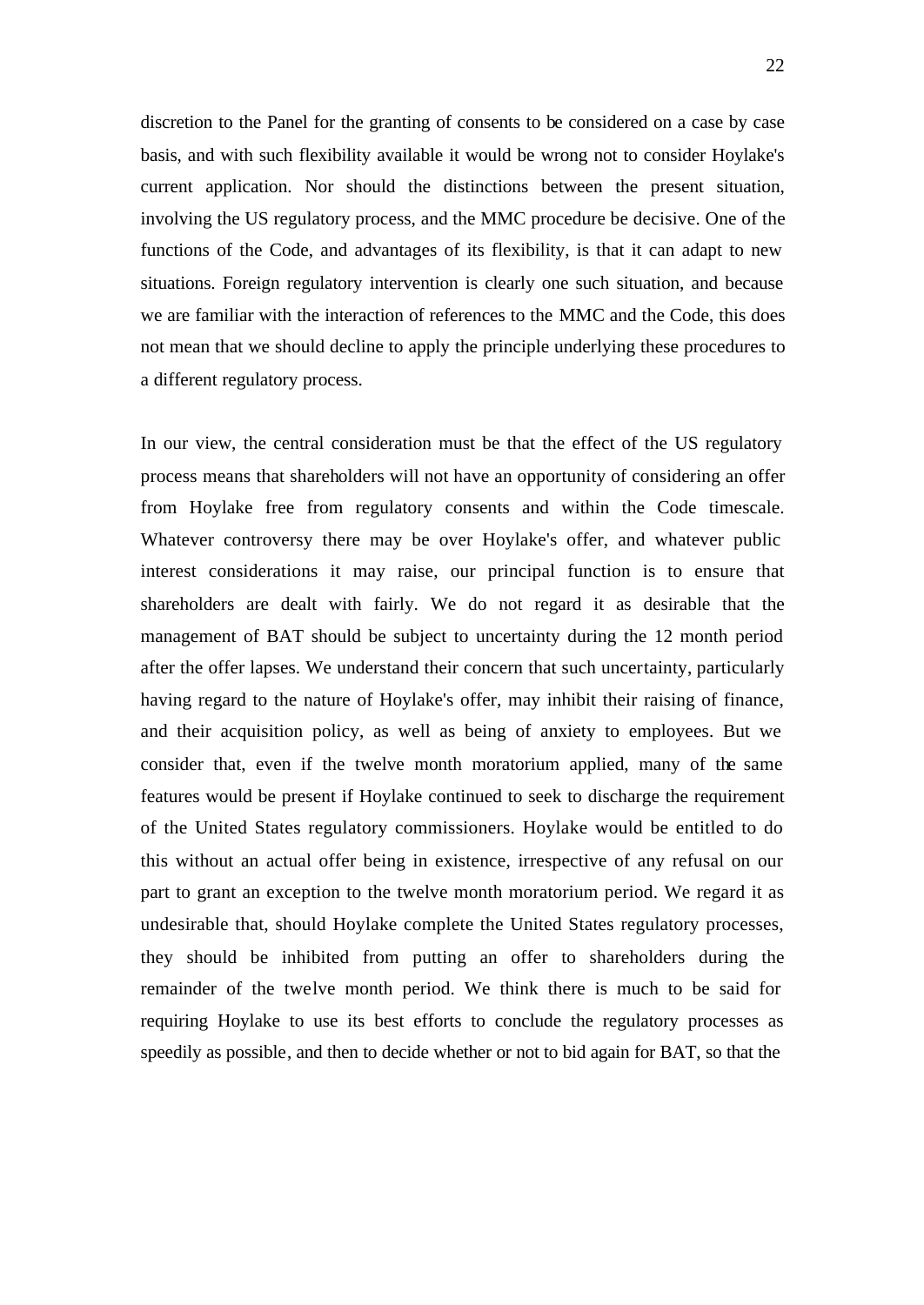uncertainty may at least be resolved as speedily as possible. We think the bid might well hang over the head of BAT in any event. We consider, however, that Hoylake should proceed as fast as it is reasonably able, so that shareholders may know whether they are going to receive an offer for their company and its future should be resolved.

We therefore consider that the balance is in favour of granting consent that, on the condition that it lapses its current bid as soon as reasonably practicable following this decision and the completion of any appeal against it, Hoylake should, if and when during the subsequent 12 months it becomes lawful as a matter of US law for Hoylake to complete its offer for BAT, be permitted within 21 days after the final clearance to announce a new offer for BAT.

The principle of our ruling is that Hoylake should be entitled to make a new offer at any time within 21 days after it has become lawful as a matter of US law for it to complete its offer for BAT. The exact definition of this date, to remove any residual uncertainties as to precisely when Hoylake might be free to offer again, will be determined by the Executive (subject, of course, to the right of appeal to the full Panel) after hearing the suggestions of Hoylake and the comments of BAT. Hoylake will be required to make an announcement as soon as this date is reached.

Whilst BAT will be entitled to raise before the Panel any suggestion that Hoylake has not used its best efforts to obtain regulatory consents as speedily as possible during the ensuing period, we should expect such an application only to be made if there was real evidence of serious dilatoriness or incompetence. In particular, we would not entertain any objection from BAT on this score unless Hoylake's efforts were materially less than they have been to date.